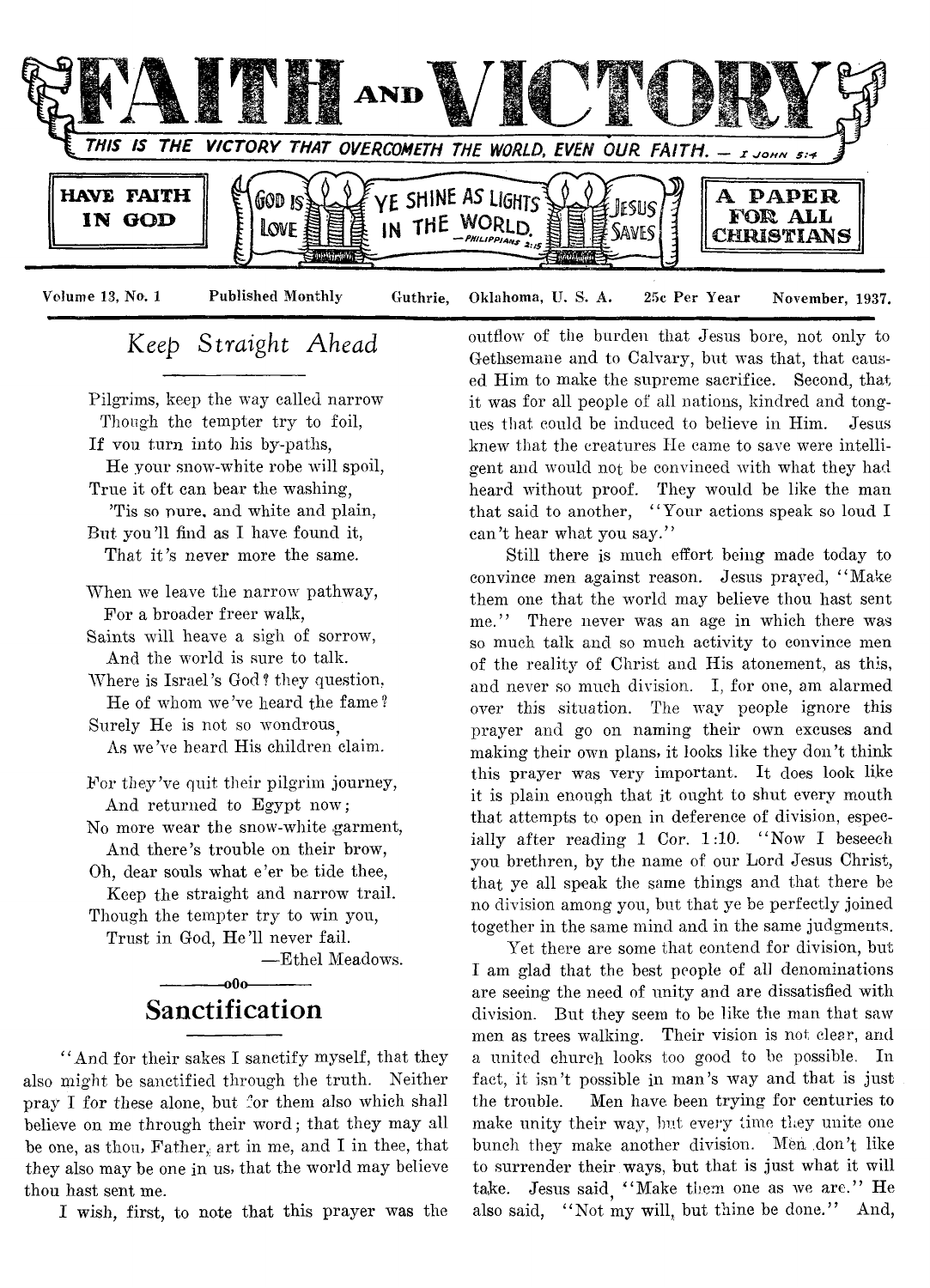4 *'* Sanctify them, that they may he one.' '

Yes, but says one, I don't believe in sanctification. It is not for that one. Paul said, " He was sent to open their eyes and turn them from darkness to light, that they might receive forgiveness of sins and an inheritance among them that are sanctified by faith." So if you don't believe, you will not receive. Another said, "I believe that we are sanctified at death." That no doubt, would make us more in harmony than some of us will ever be while we live, but that isn't the Oneness that Jesus prayed for, because that would not convince the world of the reality of Jesus. Others say, "I believe we grow into it." And some of them have been growing "into it" for 40 years more or less, and are farther from it now than when they began to grow. And some of them are so far from being ONE that they can hardly agree with anyone. Jesus said. "Sanctify them that they might be one." Paul speaks in Rom. 15:16 of the sanctification Jesus prayed for, "That the offering up of the Gentiles might be acceptable being sanctified by the Holy Ghost." Offering up or surrendering their all to the Lord, their will included. Thy will be done. "Present your bodies a living sacrifice," Rom. 12:1. Not a dead one, dead in trespasses and sins, but having been made alive, then make the offering. That is our part, then believe God for His part. Acts 26 :18. By faith. Rom. 15 : 16. Bv the Holy Ghost do it? Acts 15:8-9. It purified their hearts like He did the 120 on the day of Pentecost or at the beginning of the Holy Ghost dispensation. Notice it was by faith not by exertion; not by sign, but by the fact that He takes up His abode and sheds the love of God, Himself, abroad in our hearts. Rom. 5:1-5. "He will not come in till we surrender our all to Him." That is, die to the world, ourselves included. The world cannot receive Him, because it seeth Him not, neither knoweth Him. Jesus prayed, " Sanctify them, through thy truth. Thy Word is TRUTH, the Word says God is love, and he that dwelleth in love dwelleth in God and God in him."

Many people claim to be sanctified or filled with the Holy Ghost or the spirit of God and at the same time they don't love God's children, much less their enemies. Jesus said, " Love your enemies." Love suffereth long and is kind. How does the world see us? Do we suffer long when men despitefully use us and say all manner of evil things against us, and persecute us? Are we kind toward them? If so, the world will take note. " If ye have love one to another all men will know that ye are My disciples."

Don't think that your life is a secret; even the world is watching us. An unsanctified heart is the seat of division. Peter said, "Ye younger submit yourselves to the elder. Yea, all of you be subject one to another, and be clothed with humility (1 Peter 5 :5)." If we have the indwelling spirit that is what we will do. I think I hear someone say I would be compromising if I would submit to some. Not necessarily. Jesus didn't compromise the truth when the populace accused Him before Pilate, and He answered never a word. Neither did he when they said, " If ye be the Christ, come down from the cross and we will believe." He could have done so, but would not.

But am I not to contend for the faith ? Certainly Speak the truth in love but be sure you don't go beyond that. Endeavor to keep the unity of the spirit in the bonds of peace. I am fully convinced that if we are truly sanctified we will be more submissive and have more compassion for erring souls than most of us manifest; and if so there will be less division. Brethren, are we giving denominations and the world a club to maul us with? Certainly if we allow division to go unchecked among us, we are. *I* believe if we abide in Him and let Him thoroughly purge us, that we will have such love for each other that there will be no room for divisional spirits—that they will receive a fate like Ananias and Sapphire, or those who tried to cast out devils in the name of Jesus of whom Paul preacheth.

I say, God is on the throne and He will protect His saints. Jesus said, " Sell that ye have and give alms. Provide yourselves with bags that wax not old, a treasure in the heavens." Brethren, let us make the supreme consecration that the spirit of God may so flood our souls and so cause us to have such love, one to the other, that the world may be convinced that we have faith that was once delivered to the saints. Yea brothers, burdened for the salvation of our dear young people, let us prove to them that there is reality in the salvation of Jesus!

—George Peek.

## PRAYER REQUEST

-000-

Dear saints please pray earnestly for the healing of my husband, Bro. McDonald of palsy and all feel led to do so please fast and pray Sunday, Nov. 7. He is trusting God and has much confidence in the saints prayers. -—Essie McDonald.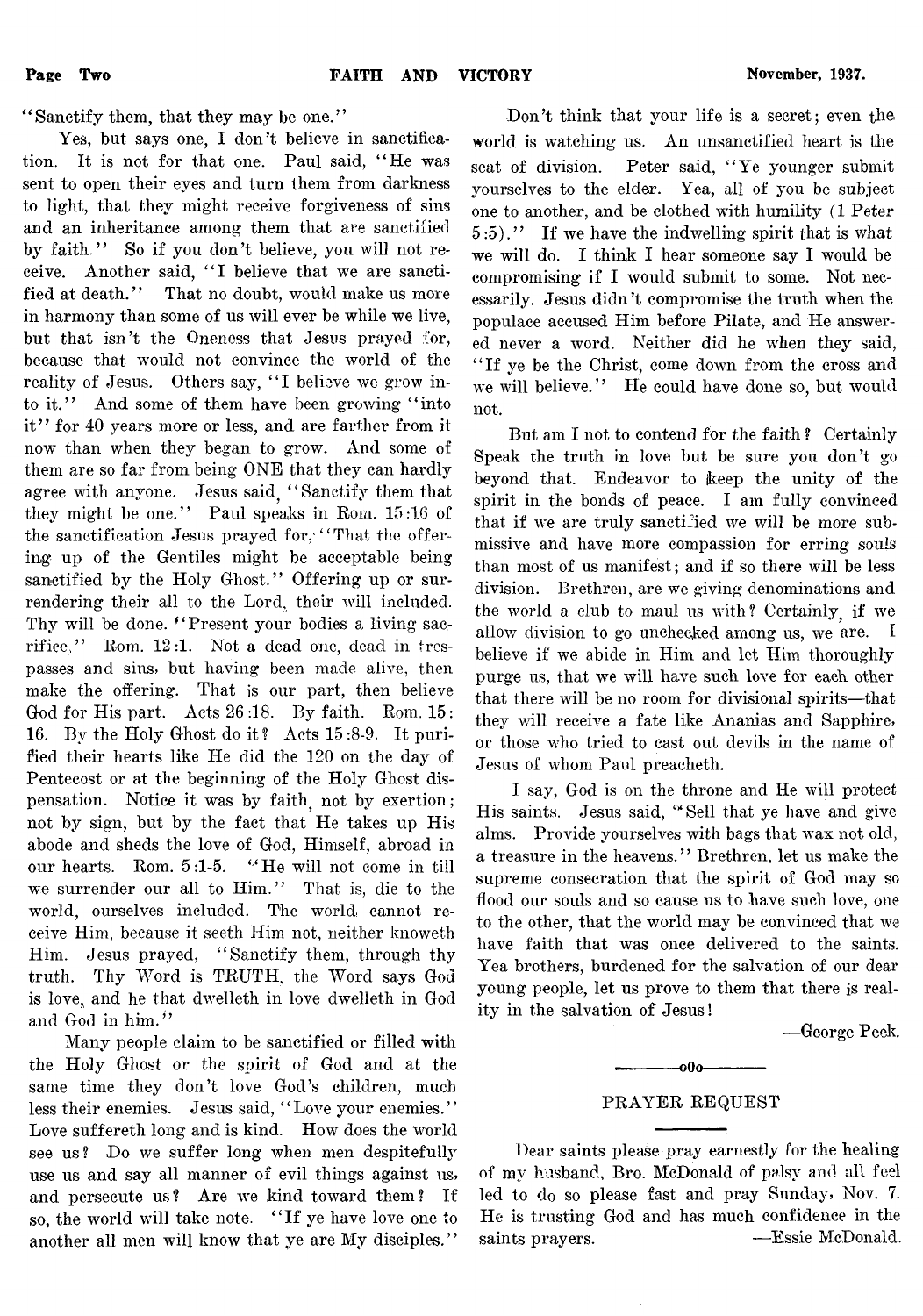

# **Special Offer** "Three Months For Six Cents"

In this issue we are inserting a subscription blank to be filled out by each reader with "Three months subscriptions." to the Faith and Victory paper. You can solicit for subscribers or you can put down the names of those whom you think would appeciate the paper and send in the needed amount yourself and thus help get the gospel to ones in need of truth. Each one of us ought to do all we can to get the gospel of peace to men. I<sub>t</sub> would be pitiful indeed if souls were lost eternally and we had done nothing to get the truth to them. Let each one stir their hearts to do something for the Master. We are giving Premiums for every twenty names and for forty names and \$2.00 we will send you a beautiful 1938 Scripture Text Calendar. Single subscriptions are six cents for three months and twenty subscriptions for one dollar. We are preparing to send the paper to a large number of new subscribers this winter and are looking for these blanks to come back from our readers filled with new subscribers so the truth of the gospel can get into a great many new homes. Many get the truth in this way that would never get it otherwise. Let each one of us be at our best for God and souls. This is your opportunity to do something for Him that has loved you and washed you in His own precious blood. *Resist the power* and influence of Satan and do something for your loving Savior and precious lost souls.

The saints at Guthrie are going to have an allday meeting on the first Sunday in November , to be held at the chapel on the corner of 6th and Warner. They will have dinner on the ground and will observe the Ordinance of the Bible in the after-noon. We extend an invitation to all saints and others to meet with us on that day and feed your soul on things of eternal worth.

We will have Special Prayer for the sick between eleven and twelve o 'clock on Nov. 7th.

The State assembly meeting at Guthrie, Okla. will begin this year on the 24th day of Dec., first service to be at ten o'clock in the morning.

## oooooo

Marshall, Mich. Dear Brother Pruitt: Greetings in Jesus' precious name. I sure have great reasons to praise God this evening since I have been reading the last issue of Faith and Victory. It sure inspires my heart to know that there are some old timers left who are standing for the Bible truth that was taught in the beginning of this reformation. It makes the heart leap for joy to know that there are some that have not compromised, that are not afraid to tell people the Bible truth, not afraid to tell people that they commit adultery by living with a divorced man or woman, not afraid to tell mothers about their nude daughters and their painted lips and fingernails, the picture shows, beer gardens and all those abominable things that young women indulge in today. I praise God to know that there are a few who are not afraid of losing their bread and butter if they preach the Bible Truth.

Do you suppose that God wanted to see all the children of Israel destroyed? No, but for disobedience it had to be done. Just so in the case of marriage, in being disobedient to the Word of God in marriage. My Brother what would these people do ? Suffer the penalty for disobedience the same that we will all have to suffer for disobedience. Brother D. S. Warner pounded it into me by the Word of God and I am afraid that it will, take more pounding to get it out than it took to get it in. I am glad that God made it possible for us to see our wrongs, if He hadn't we would never know where we stood.

I praise God that he has put it in the hearts of the good old saints to plan a National Camp-Meeting. I may not be able to be there in person, but my prayers will surely be there. I just felt so enthused to write this after reading the *Faith and Victory* and know that the hearts of old time saints are rejoicing again. Praise the dear Lord. I would like to be in a real old-fashioned meeting, where the Spirit of God was there. It would be something beside clubbing, begging and making God's house a house of merchandise by making and selling. There was a couple of women here about a week ago putting on a chalk talk and making pictures and selling them in the house of God,

■—Wm. L. Vanzanctt.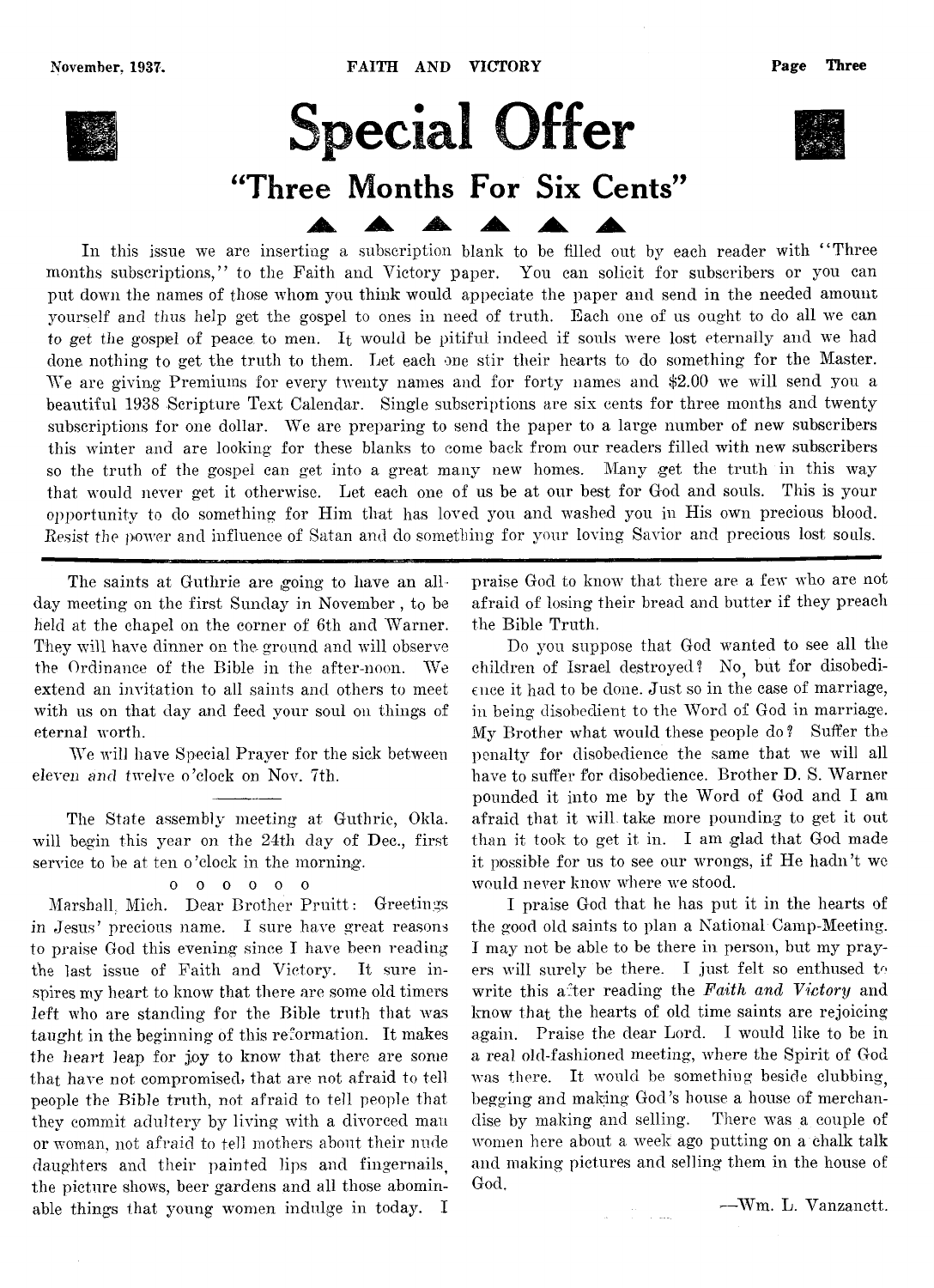## "FAITH AND VICTORY'

## **16- PAGE HOLINESS MONTHLY**

**An exclusive, full gospel paper printed and sent out in the name of the Lord Jesus Christ in the interest of all Christians, which body of believers constitutes the one and only true Church of God.**

**This non-sectarian paper is edited and published each month (except August of each year which is Camp-meeting month, and we omit this month to attend these meetings)** by Fred Pruitt, assisted by Mary A. Pruitt, and other con**secrated workers at FAITH PUBLISHING HOUSE. 920 W. Mansur Ave., Guthrie, Oklahoma.**

**Entered as second-class matter June 10, 1930 at the Postoffice at Guthrie, Oklahoma under the act of March, 3, 1879.) — SUBSCRIPTION PRICES—**

**This publication teaches salvation from all sin, sanctification for believers, unity and oneness for which Jesus prayed as recorded in John 17:21 and manifested by the apostles and believers after Pentecost. By God's grace we teach, preach and practice the gospel of the Lord Jesus Christ, the same gospel which Peter, John and Paul preached, taught and practiced, including the Divine healing of the body. James 5:14, 15.**

**Its Motto: Have faith in God. Its Object: The glory of God and the salvation of men; the promulgation and restoration of the whole truth to the people in this "evening time" as it was in the morning Church of the first century; the unification of all true believers in one body by the love of God. Its Standard: Separation from the world and entire devotion to the service and will of God. Its; Characteristics: No discipline but the Bible; no bond of** union but the love of God; no test of fellowship but the in**dwelling Spirit of Christ; and separation from all human organizations that are not authorized in the Word of God.**

**Th ou;xi the Free Literature Fund, thousands of gospel tracts are published and sent out free of charge as the** Lord supplies . Co-operation of our readers is solicited, **and will be appreciated in any way the Bible and the Holy Spirit teacher you to do or stirs your heart. "Freely ye have received, Freely give." Read Exodus 25:2; 1 Chron. 29:9; 2 Cor. 9:7, and Luke 6:38.**

**Free-will offerings sent in to the work will be thankfully received as from the Lord and used in the furtherance of the gospel** wcrl **as God directs unless otherwise specified. All personal checks and Post Office Money Orders should be made payable to Fred Pruitt or to FAITH PUBLISHING HOUSE.**

> **"Work on, work on, nor doubt, nor fear. From age to age this voice shall cheer:— Whate're may die or be forgot, Work done for God, it dieth NOT." FAITH PUBLISHING HOUSE**

**920 W . Mansur Ave., Guthrie, Oklahoma Phone No. 1523-J. U. S. A.** 

## **EDITORIALS**

In this November issue of Faith and Victory we have many testimonies of our dear readers inserted and could have put in more if we had the space as several good testimonies had to be left out because of a lack of space for them.

We rejoice with those dear ones that have the victory and we are praying for those who had requests for prayer. There is nothing in this world that gives more substantial satisfaction together with comfort and deep joy than to know that one is saved, *ready* for heaven and eternal glory. Jesus Christ is the only remedy for all the ills of the soul. When Moses lifted up the brazen serpent in the wilderness all that looked was healed of the snake bite. All souls have been sin bit and Jesus has been lifted up and all who look to Him can be healed. Glory be to our God, who gave Ilis Son, the unspeakable gift, that we might be freely healed from all of Satan's poisonous bite.

 $0 - 0 - 0 - 0 - 0 - 0$ 

That we as the followers of Jesus are to " put to death the deeds of the body" and "Sow to the Spirit" Gal. 6 :8, is scriptural truth that no honest soul can deny. The Bible teaches us that we are to follow in His steps " who did no sin neither was guile found in His mouth." 1 Peter 2:21.

In Isaiah  $42: 19$  we read. "Who is blind, but my servant? or deaf as my messenger that I sent?" This prophecy is relating directly to Jesus. Jesus was blind to the glittering enticements of earth and deaf to the honor and praise of men as far as being partakers of those things concerned. If we follow in His steps we should be like Him. If our affections are on things above, where Christ sitteth at the right hand of God and we are dead and our life hid with Christ in God, we will not care to put on adornment to please the worldly minded, neither will we flatter them for their praise, honor or money. The " Liberty of Consciences" doctrine carried beyond plain scriptural teachings is a dangerous doctrine. It is a mighty weapon in the hands of Satan and his agents to switch souls on to the broad way to hell.

Every professor that is active in religion has an influence that will increase for good or bad as the years come and go. In Rev.14-13, we read of the righteous, " Yea, sayeth the Spirit, that they may rest from their labors; and their works do follow them." Our influence for good or bad will go on after we are dead and gone. While we are living it is very imperative that each one of us see to it that our influence that is living now and will live is for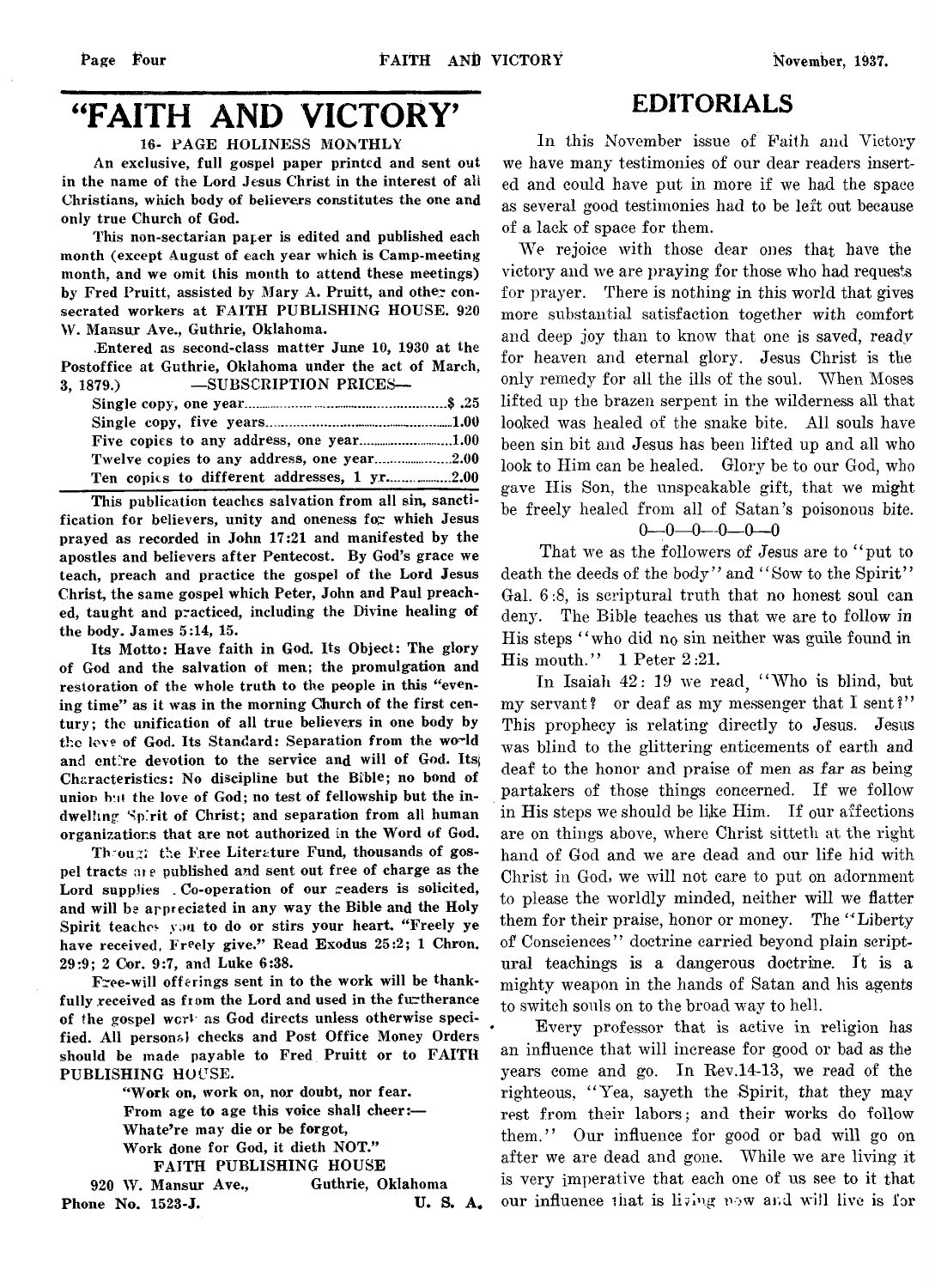good and contrary to the world or sinful men with marks of pride with fashions and fads.

Some twenty-five or thirty years ago a few influential ministers began to receive a little love of the world in their hearts and pleaded for a little adornment on the front of their shirt; of course they would not have anything conspicuous. But shortly it was something else and others wanted another thing and pride kept growing and increasing^ rooting down and spreading until today we see what the beginning of this little influence has wrought. We see whole congregations so badly infected that you cannot tell them by their dress and proud looks from the ordinary, non-professing, worldly minded sinner. This is not an exaggeration of conditions, but it is plain naked truth. It is so flagrant that even those that have drank of this poison and have been stupified by it's influence arouse at times and greatly lament the conditions.

Brother, and Sister, it will be a sad thing to have an influence like that to follow you now and after you are dead and gone. The only safe thing for us is to keep entirely free from the sinful world and it's adorning ways, together with all actions that would show a lack of faith in the living God. God is so good that He bears long with those that are drifting and He allows them to have the desires of their heart, but He will bring them into judgment.

" Because sentence against an evil work is not executed speedily, therefore the heart of the sons of men is fully set in them to do evil." Eccl. 8:11.

"For God will bring every work into judgment, with every secret *thing,* whether it be good or whether it be evil." Eccl. 12:14.

## $0 - 0 - 0 - 0 - 0 - 0$

In your paper this time you will find a "three months for six cents" subscription blank for your convenience in writing down subscriptions for the Faith and Victory paper. This blank is arranged for the setting down of twenty names and addresses which if filled out and sent in to this Office with one dollar enclosed will entitle you to your choice of one of the four books named. If you get forty subscriptions and send them in with two dollars enclosed you may have two of the books and a beautiful 1938 Scripture Text Calendar besides. The subscription prices are so cheap that it will be easy for you to get your friends and neighbors to subscribe for three months and we do not know how much God may sink the truth down in upon souls in this length of time and stir them to seek God for salvation. Let us do our best for Him that loves us so much.

We are so anxious to get the truth of the scriptures to the souls of men that we are going to list the names and addresses of everyone that sends in twenty or more " three months subscriptions" and send them a Christmas present just a few days before Christmas.

## **0**— **0** - **0**— **0**— **0—0**

When we read in the papers of the unmerciful slaughter of human beings in Spain and China through war we receive knowledge of the wicked works of Satan. The killing of soldiers is only a portion of the immense suffering and prolonged sorrow of cripples together with grief-strickcned mothers and children. Nations boast of their civilization but war brings out what's in the heart.

The heart of man is the seat of his affections. If he loves self' and this world more than he does the truth of God's Word, then when the show down comes he will kill and thereby take that which he cannot give. Simeon prophesied of Mary that a sword should pierce through her soul that the thoughts of many hearts may be revealed. Luke 2:35.

This prophecy came true when Mary the mother of Jesus stood by the cross and saw wicked men hang Him and put Him to shame and contempt. John 19:25. It was like a sword piercing through her soul that was full of love for her son. While this was true yet, the hearts of many professors were being laid bare showing them to be wicked and full of evil, selfishness and pride. Many today that are professing to be Christians are deceiving their own souls, because, while professing they obey not the truth of the scriptures. Be sure your sin will find you out. God will have a wav of bringing out that which is in the heart.

Not long ago a brother with tears in his eyes was telling me how that he was taking subscriptions for the Faith and Victory paper and handing out tracts and while stopping at a Catholic woman's house and handing her tracts, asking her to subscribe for the paper he said that she took all the tracts she could and then grabbed his book out of his hand that he had the subscribers' names on, tore it into and threw it all into the fire. One possessing a heart like that would murder you if it were not for the law of the land. The Bible teaches us that even hate in the heart is murder in the eyes of God. Read 1 John 3:  $15.$ 

From the revealing hearts today we can know that the people as a general thing are very wicked and corrupt at heart in spite of all their professing and it should stir us as saved men and women to do all we can to get the real truth of the gospel to them.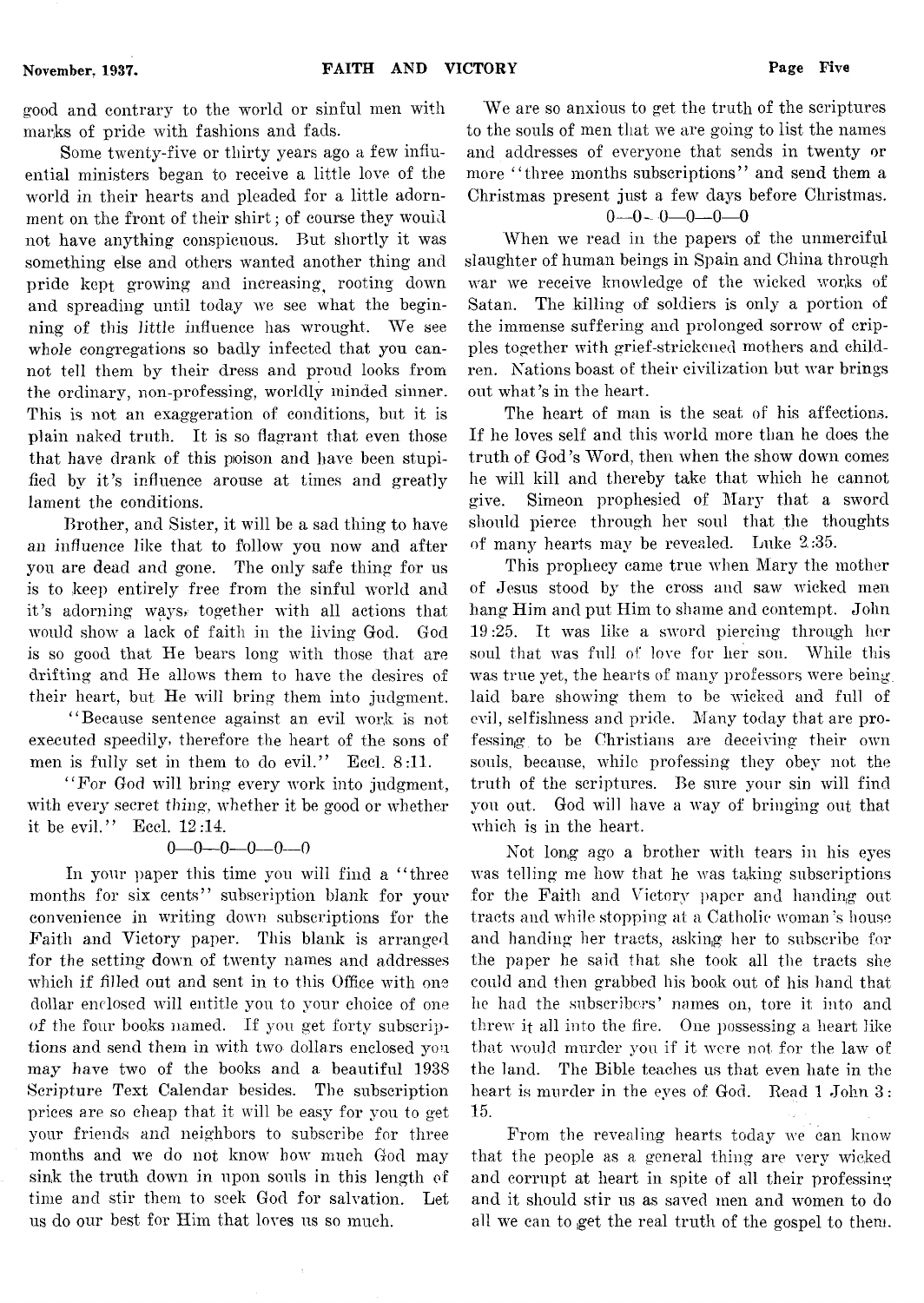We ask the prayers and co-operation of all oar readers in getting the truth printed and sent out as a life line of hope to perishing souls.

## $0 - 0 - 0 - 0 - 0 - 0$

In the Oct. issue of Faith and Victory we made mention of the "National Camp-meeting" to be held next summer at Monarck Springs, Mo. Since the paper has gone forth to its many readers we have been hearing from many of the saints in various parts of the country expressing their satisfaction about it and saying that they were coming or were praying with that end in view and were rejoicing because of the prospects of a meeting like that where those that love the truth can meet together in the unity and oneness of the spirit and hear the old-time Gospel taught without being sugar coated over with mealy mouthed compromisers, neither stormed out by narrow-minded, self centered and frothy-mouthed Fanatics who hold the truth in unrighteousness and are ready to spiritually murder some one if the stripe of them does not harmonize with their distorted vision of God. Many who are in the "drift to the world" and have been grieved at heart for years have written us and are rejoicing that the real saints are coming together again and are expecting to be in this Natoinal Camp meeting. Let all the saints everywhere pray that God will truly rule in all matters pertaining to the meeting and that Christ our Lord will have the preeminence in the meeting.

## $0 - 0 - 0 - 0 - 0$

On Oct. 4th your servant was 56 years old and in the evening after coming in from the Office work I was sitting in the front room reading and I noticed several cars stop in front of the house. I got up and went into the dining room thinking that some of the young folks were coming to spend the evening with our young folks here at the Office and soon a string of saints came filing in where I was and began to toss some bundles on the table and it dawned on me that I was surprized and indeed it was a surprize, for I had not thought of it at all, although I had noticed that wife and some of the others of the family had been making some peculiar manuvers that day. We spent an enjoyable evening singing hymns and making melody in our hearts to the Lord. Among the many other tokens of love received was an Elgin watch given to me by wife. She had been saving up money while I was away this summer from a little milk money and bought the watch with it. My children gave me a new Portable typewriter which I am very thankful to God for as the old one was very badly worn and gave me much trouble at times.

I can surely use this typewriter to the glory of God as I have very much typing to do. All the other gifts were appreciated and I shall use them to Ilis glory. May God bless each and every one. It was a very pleasant surprise.

## $0 - 0 - 0 - 0 - 0$

My wife left for Los Angles, Calif, on the 7th of Oct. and will.be gone out there for several weeks. She took some tracts along to use in work for the Lord. We have three children living at Glendale, Calif, and near there and they were very anxious for her to come. It is very lonesome here without her and makes much more work and things for me to see after while she is away, but I was glad that she could get away for awhile as she has been confined here in the work for a long time and needed a little change and I believe it is all to the glory of the Lord that she has a vacation from the work. Pray that the spirit of God will quicken my mortal body for the extra responsibilities and management of the printing work.

## $0 - 0 - 0 - 0 - 0$

Our heart is encouraged in the work of getting the tracts and papers to the men in Prison throughout the land. At this writing we are preparing a large pile of packages of tracts to be sent to different prisons. We are sending a package of tracts weighing 25 lbs. to one prison as there are over a thousand men there and the manager writing for them says that this literature is needed among them. We are asking God to make our readers to feel the call of praying for and giving to the furtherance of this good work. Pray for us and for them.

## $-000-$ CAMP-MEETING REPORT

The report of the camp-meeting that was held at Okmulgee, Okla., Sept. 17-26, good attendance throughout the meeting, the Word was preached with Holy Ghost authority, only two took a stand for the truth. There is more joy in Heaven over one sinner that repenteth than over ninety and nine just persons which need no repentance. I believe it is true because Jesus said it. Luke 15:7. Some went to the altar for soul help, on healing day many went to the altar for help to their bodies. On Saturday afternoon we had ordinance service, ministers C. S. Forbes of Chandler, Okla., G. W. Winn of Guthrie, Okla., U. Phillips of Dover, Okla., Preston Davis of Hennessey, Okla., Manley Spears of Boley, Okla., M. J. Phillips of Boley, Okla., G. W. McMillan of Boley Okla., Lenton Gaines of Tallahasse, Okla. J.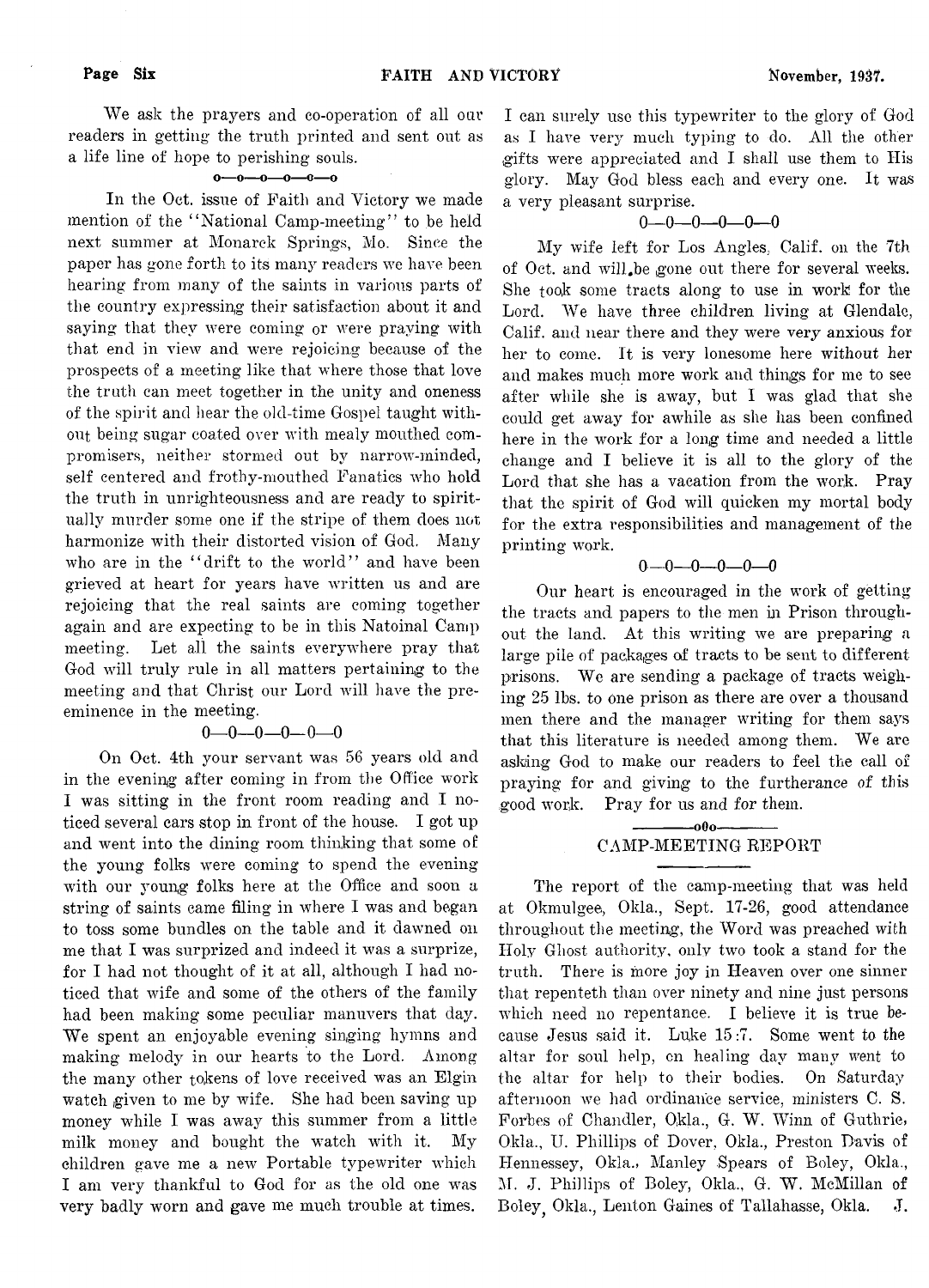Johnson, W. H. Knight, S. L. Bucks, J. B. Sorrell, Hattie Douglas, Anna Sorrell, all of Tulsa, Okla., Chas. Bowers of Monett, Mo. and Mary William of Hennessey, Okla. and Velma Smith of Oklahoma City Okla. 17 of the saints here are much encouraged to live and work for God. Pray much for us, is our earnest desire.

Your Sister in the one body, -Frances Bell.



## 1938 SCRIPTURE TEXT CALENDARS

They are the finest of religious art. One picture is worth the price of the Calendar. There are 13 beautiful pictures used in this calendar. Send your order now. Price of each Calendar is 30 cents post paid to you.— Four calendars for \$1.00—Nine calendars for \$3.00. All post paid to you.

## $-000-$ **BOOKS FOR SALE**

**"True Stories of the West for Children and Father's Evening Stories" combined. Price \$.25.**

**Home, Amusements— Love", A splendid book for children. It has a beautiful cover, contains 40 pages. Price 20 cejnts.**

**"True Stories of the West for Children" has illustrations which interest and instruct the children, 24 pages. Price 10 cents.**

**These three books were written by Marie Pauline Sass of Haglier, Neb.**

**"The City of Self for God" by Jessie B. Warmack. It contains 192 pages of good reading, well bound, Price 40 cents each.**

**A beautiful, 1938 Scripture Text Calendar will be postpaid to you for 30 cents each, four for one dollar or nine for two dollars.**

**"Scripture text assortment no. 37." A striking gift box, containing 21 Christmas folders with envelopes to match. These folders have choice Bible verses on them.**

**Each folder savors of dignity, refinement and has the true religious influence. Special features enrich these liberal sized folders. Each folder is tinted in many colors by the unique offset process. An unusual value. Price per box \$1.00.**

**" Scripture text Christmas greetings assortment gift box no. 27 contains 12 beautiful folders. Price only 50c.**

**15 beautiful Christmas post cards with pretty verse on each for only 20 cents. This pack contains a variety of different kinds.**

**All of the above articles are postpaid to you at prices quoted.**

## **PRAYER REQUESTS**

**Dear saints: We desire to ask all the saints that feel led of the Lord to set apart Nov. 6th and 7th for fasting and praying for complete healing of Bro. Adam Eck, who has been sick in bed for three months and two weeks. He is suffering with parionds. His trust is in God, says his decision is to trust God all the way. Let each congregation have special prayer on Nov. 7th at 11:15 A. M. that God will make him a well man again. His wife is also very zealous in trusting God for his healing.**

**—Sister Margarett Eck.** 

**Pray for sister S. E. Humphrey's sister who is troubled with her heart.**

**Pray for Grace Myres' mother who has a nervous break down.**

**Pray for sister Becky Gibney of Shermandale, Pa., who is in poor health.**

**Sister Delia Harris asks the saints to pray that God will give her victory over the enemy in every way and also heal her afflicted body.**

**Sister Elizabeth Murdock of Henryatta, Okla. asks the dear saints to pray for her unsaved family that the Lord will call them back to the fold before it is too lata.**

**Pray for sister B. Montress of New Jersey, she is afflicted in body and needs your prayers.**

**Pray earnestly for Bro. Don Sheets as he has many burdens.**

**Pray earnestly for sister Eulalia Sherman of Mich., who** has heart trouble and a severe hurting in stomach which **may be a cancer starting.**

**Pray earnestly for sister Becky Brown of Mo. who is severely afflicted in her throat, can hardly eat or drink. Pray for her nephew who is not strong.**

Pray for Elnora Wright of Ohio whose eyes are in**flamed and unless God undertakes may lose her eyesight. We are sending her an anointed handkerchief.**

**Sister T. W. Atkinson asks the saints to pray for her little boy, who is afflicted with infantile paralysis on right side from waist down, also wants you to pray for her that she will not suffer so very badly when confined in Dec.**

**Sister Hattie Legg of Moss, Miss, is suffering greatly with back and hips. Pray earnestly for her.**

#### -000-

## **MUTUAL INTEREST CORRESPONDENCE**

1. And the multitude of them that believed were of **one heart and of one soul: neither said any of—**

2. Only let your conversation be as it becometh the **gospel of Christ—\***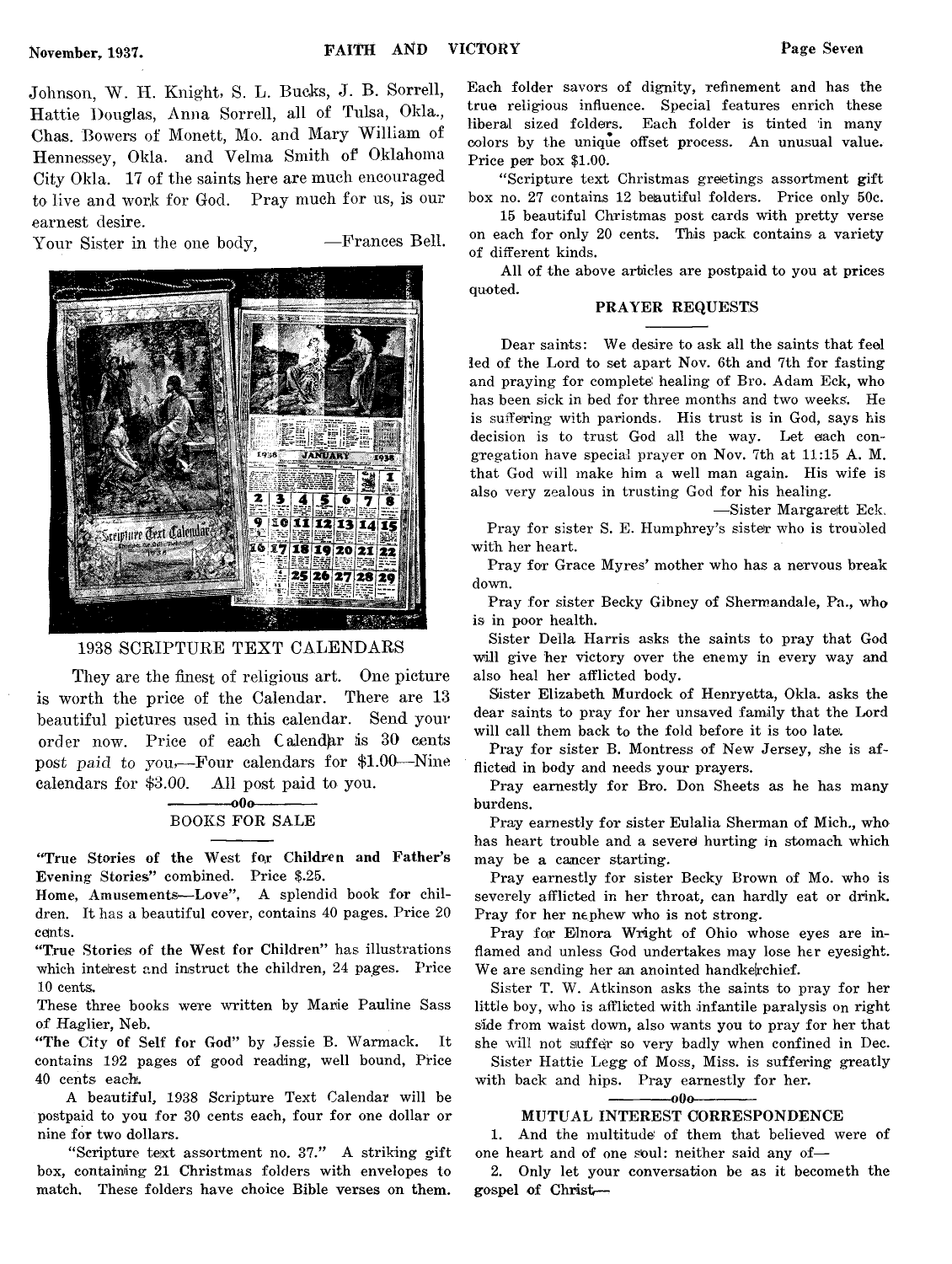**3. Finally, be ye all of one mind, having compassion one of—**

**4. Put on therefore as the elect of God, holy and—**

**Search out the balance of the scripture, set it down on paper and write an explanation of the scriptures as you understand them. Send your explanation to Ed Callan,** Bend, Oreg., for correction, or confirmation. In this way **we can search the scriptures and grow in grace and knowledge and glorify God. Enclose postage for return of your corrected or confirmed paper.**

**Ask any question you wish concerning the spiritual life. Come, let usi reason together, write plain, and may God bless you and I, in our sincere effort to help all who will inquire.**

## oooooo

Hammond La. To the dear saints scattered  $\alpha$ broad. Greetings in the name of Jesus: Just a few days ago we returned from a trip north to Ohio and Indiana, and east to Sumter, S. C. First, we attended the Ithaca, Ohio camp-meeting, then the New Castle, Ind. camp-meeting following, which were among the best that we've ever attended. Several ministers were present from different states, and it meant so much to us to hear them tell their experiences in the work of the Lord and hear the truth, fall from their lips just like we first heard it years ago. The unity prevailing was precious and we just pray the Lord to help the saints to continue to have such camp-meetings. The strictness with which the truth was held up on all lines is what particularly appealed to us, for we know it is easy to drift, which the saints must watch. We can drift with no effort, but it takes all the grace God can give us to stem the tide of sin and worldliness.

From there we went to Sumter, S. C., in answer to a call for meeting for some time, and found Bro. and Sister  $\Lambda$ . Newell holding to the truth. He has known it for some while and when the majority near him went with "the tide" of lowering the standard. he could not see it as they did, but held to the plainold gospel way as he had always been taught. We held services there several nights and we hope the few who came out will receive the Word into their hearts. One soul was saved near there. Then we visited Sister Mary Jones near Hartsville, S. C., and had a few services in her home. We feel that she is doing all she knows to get the truth to others and we found her to be a precious saint of God. One sister there gave her heart to God. We also had one service with Sister Vera Hilburn of Spring Garden, Ala. Sister Hilburn lives to the light God gives her and we ask the prayers and encouragement of the saints for her, she is standing alone there it seems, a Sister about 34 years of age. Our prayer is, that the Lord may bless these dear ones, to keep them encouraged to

continue in well-doing until He says, " It is enough, come up higher." We also visited Sister Audrey Buttram of Athens, Tenn. who has been living a devoted life to the Lord for several years. She has the care of her invalid father now for several months, and let us pray God to keep her strengthened in body for the task and bless her soul in so-doing. We have known her for some time and find in her only a desire to please the Lord, and we feel that He is blessing her efforts for good, though there may not be many outward manifestations. We also met Bro. and Sister Carroll there who live near Sister Audrey. Our hearts go out to the dear isolated saints, and we urge you to be true. The few saints at Madisonville, Tenn., also met at Athens, and they need our prayers. The Lord has some good material in that section of the country, and we hope to meet thefn in heaven by the grace of God.

Before we left on our trip we were in three good meetings down here, first, our camp-meeting here at Hammond, followed by a meeting near Osvka, Miss, then one near Loranger, La. Brother Pruitt of Guthrie, Okla,, Bro. G. E. Harmon of Glendale, Calif. Sister Nellie Poulos, of San Bernardino, Calif, and Sis. Lizzie Calhoun were ministers present during camp-meeting and Bro. Pruitt and Sister Poulos stayed for the other meetings and the Lord blessed their efforts in getting the truth to souls, and we feel lasting good was accomplished.

We are now at home for awhile, doing what we can to help precious souls. We here extend our Christian love to all the new saints, also *the others* that we met at the meetings, and pray God's choicest blessing upon each of you and give you souls for your hire.

Yours in the one body,  $-Ray$  and Katherine Key.

## o o o o o o

Delaware, Mo. Dear Brother Pruitt: Greetings, in the name of Jesus. I thank the dear Lord at this time for saving and keeping power. I am in the straight and narrow way. There are many ways in the world today, but there is just one way that leads to Heaven's door. Thank God for the real Bible way. Inclosed find 25c for my renewing of the paper for one year. I do love to read the good articles. They are real soul food and a real helper in many subjects that puzzle me,

I pray God's blessings upon you all and your good work.

Please send me the October paper.

Your Brother in Christ. - F. T. Strain.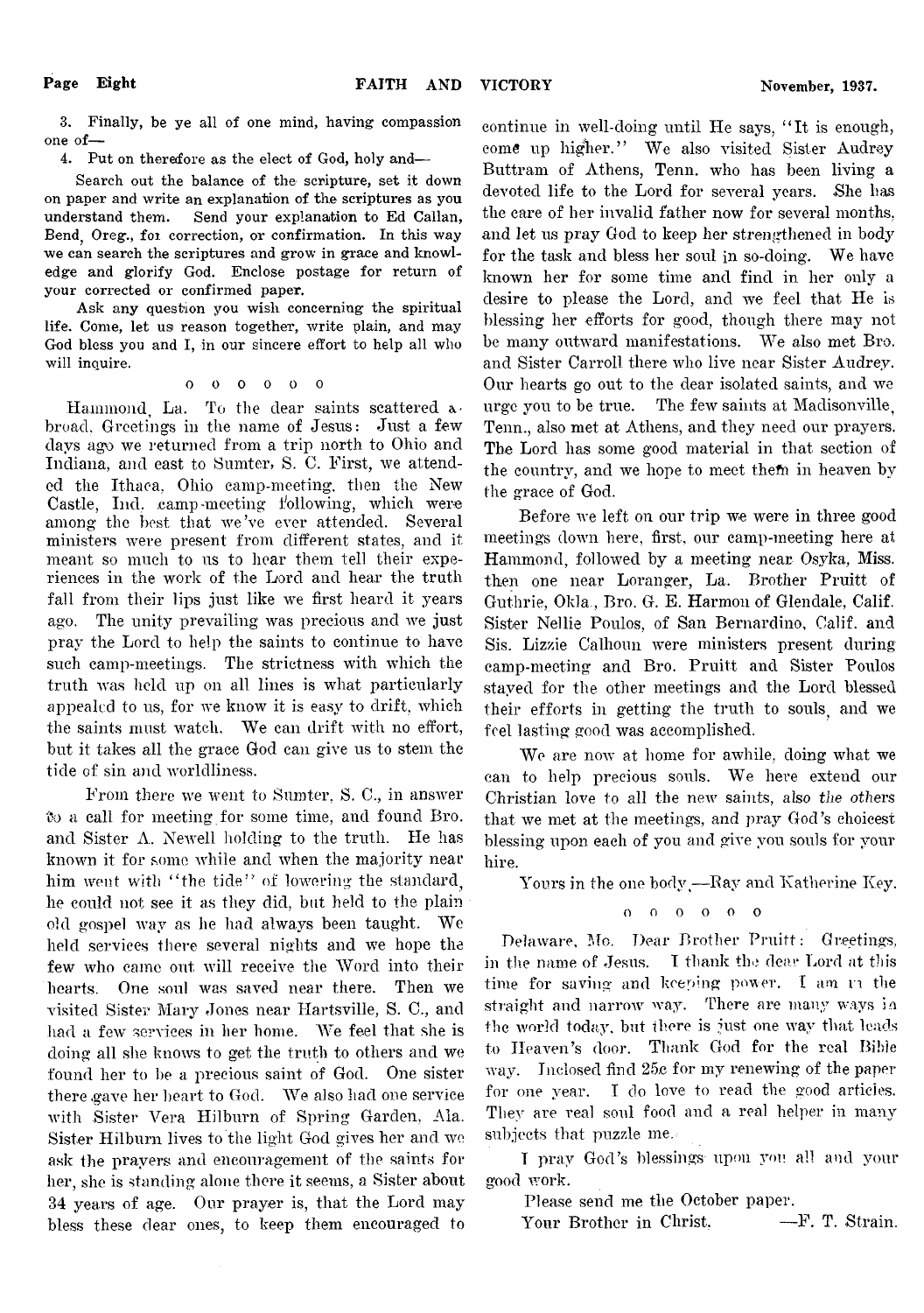# **« Young People's** Section » ♦

## *Another Day*

Another day of service, Another day to trust Another day forsaking, Earth's pleasure with its lust.

For I'm a loyal soldier, To Christ I will be true, I 'll try to win a lost one, To walk this way anew.

Christ needs more willing workers Come join the happy band So news of this salvation, May spread throughout the land.

He heals the broken hearted, He lets the sunshine in, He bids the loads be lifted, As He frees the heart from sin.

Oh, yes. I truly love Him, I'm happy in this way, And so your case I'm pleading Won't you come to Christ today? — Mrs. H. Sorenson.

## $-000-$ **EDITORIAL**

The apostle Paul writing to the church at Rome savs. "For they are not all Israel which are of Israel. That is, they which are the children of the flesh, these are not the children of God, but the children of the promise are counted for the seed." Rom. 9 :6. 8. God made a promise to Abraham that through his seed the Israelite people, the world would be blessed. Primarily this benefit would be a spiritual blessing and not a temporal blessing. As divine blessings must be received by faith, therefore this promise was of none effect to the Israelite himself unless he believed and accepted Christ— the channel through whom this blessing was to come. As a matter of fact the maiority of the Jews rejected Christ and as a result. did not benefit by this promise, but were left in darkness and their house desolate. The acceptance of this promise through Christ makes us the spiritual children of Abraham, though we were once " strangers from the commonwealth of Israel." Abraham believed God and it was counted to him for righteousness," even so we believe God through Christ and become spiritual Israel and heirs of the promise. though we are Gentiles according to the flesh.

Jesus, in answer to the Jews, who said they were the children of Abraham, said (John 8:39): " If ye were Abraham's children, ye would do the works of Abraham." He implied that they were not the children of Abraham (spiritually) because they did not believe the promise (Christ) like Abraham believed God. Jesus further said, "If God were your father, ye would love me."

The text says, "For they are not all Israel which are of Israel." They were all Israel according to the flesh, but they were not all spiritual Israel because of their unbelief. Rom. 2 :28, 29. " For he is not a Jew which is one outwardly. But he is a Jew which is one inwardly: and circumcision is that of the heart, in the spirit, and not in the letter." To be a Jew or a child of Abraham one must have a change of heart, be born again into the Israel cf God through Christ. Every child of God is a Jew and an heir of the promises. Only the Jews (spiritually) will be saved. Dear reader, though you are a Gentile you may be " brought nigh by the blood of Christ who has broken down the middle wall of partition," and be heirs according to the promise. Your privileges in the gospel will then only be abridged by unbelief.

The Church of God, which includes every person saved from sin, is spiritual Israel today. The text may be applied here again, "For they are not all (spiritually) Israel which are of Israel." Jesus further brings out the thought when he said, "Not everyone that saith, Lord, Lord, shall enter into the Kingdom of heaven, but he that doeth the will of my father which is in heaven." Many people claim to be God's people and say, Lord, Lord, but they do not believe Him to the extent that they act like it and do His will. Abraham believed God and proved it, "Faith without works is dead being alone," James says. Even among the real spiritual Israel of God they are not all Israel. " He is a Jew which is one inwardly." One might claim to be in the Church and yet be on the outside, though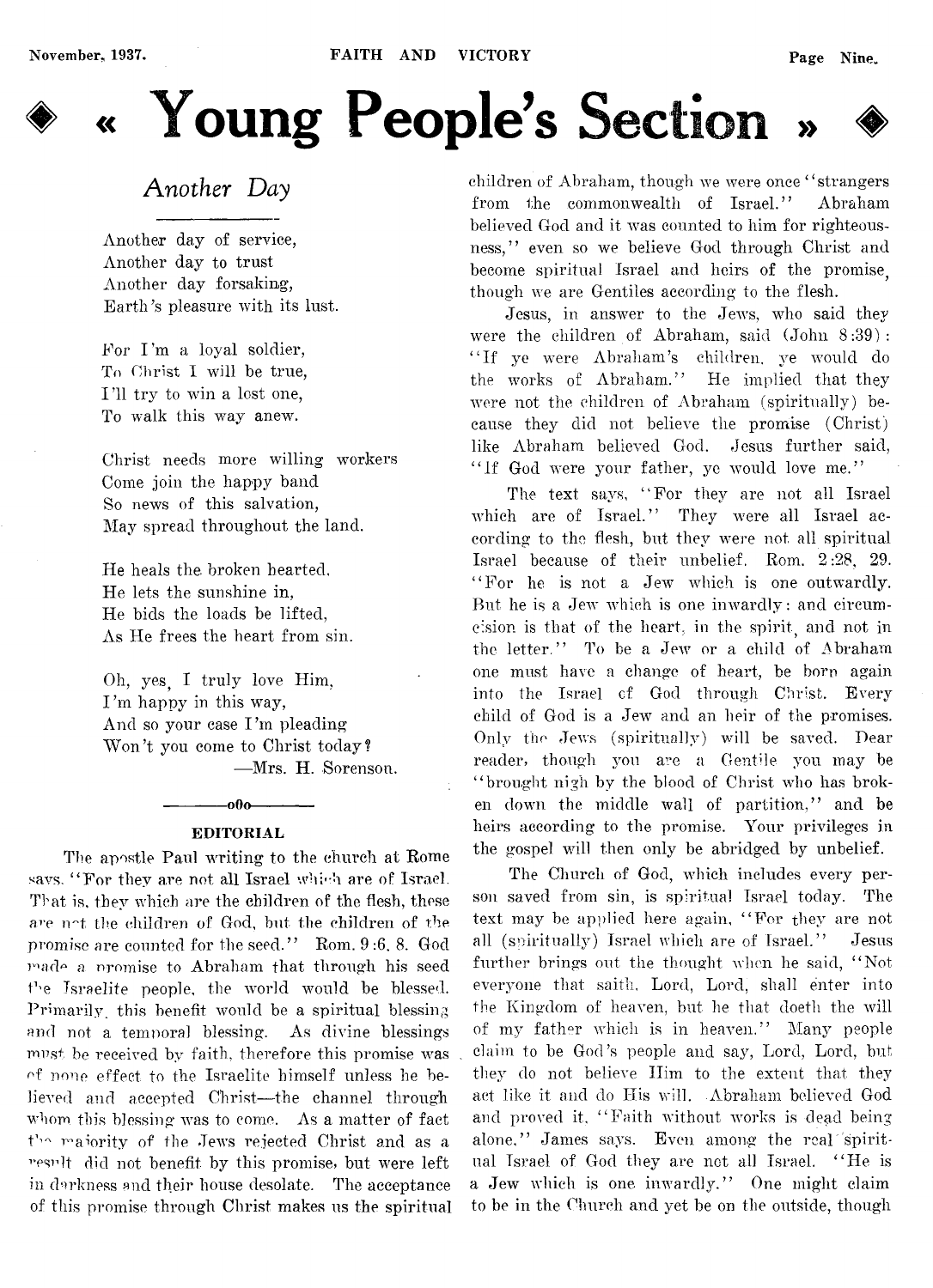of many religious organizations called churches. Jesus says, "If ye love me, keep my commandments." And He asks the question, "Why call ye me Lord, Lord, and do not the things which I say  $i'$ Reader, it means more than just professing to be a Christian. A class of people is spoken of as " having a form of godliness, but denying the power thereof; FROM SUCH TURN AWAY." Brother, if you find yourself affiliated with such a group obey the injunction. If it was good advice then, it is certainly proper today.

That Abraham should be the father of many nations was another part of the promise made to him. Obviously, the promise was not literally fulfilled, but its significance is wholly spiritual and clearly fulfilled. Christ, the seed of Abraham, brought a message of salvation to every nation.  $-$ " to the Jew first, and also to the Greek." The angel, in announcing the birth of Jesus, spoke of the ' ' glad tidings that shall be to all people." In Revelation the elders fell down before the throne of Christ and sang this song, "For thou wast slain, and hast redeemed us to God by thy blood out of every kindred, and tongue, and people, and nation." Therefore Abraham has become the father of the host of faithful saints in many nations. "After this I beheld, and, lo! a great multitude, which no man could number of all nations, and kindreds, and people, and tongues, stood before the throne, and before the Lamb, clothed with white robes, and palms in their hands." Rev. 7:9.

The Revelator, speaking of the saints, says: " And hast made us unto our God, kings and priests and we shall reign on the earth." Rev. 5:10. Praise God we are made to reign over sin right here in this world. This truth agrees with the language of Paul to the Church at Rome, " For if by one man's offence death reigned by one; much more they which receive abum dance of grace and of the gift of righteousness shall reign in life by one, Jesus Christ." Rom. 5:17. Peter, speaking of God's people, says: " But ye are a chosen generation, a royal PRIESTHOOD, an HOLY nation, a peculiar people." 1 Peter 2:9.

— L. D. P.

## **CORRESPONDENCE**

Chico, Calif. Dear Saints of God: Today finds me still rejoicing in the way of the Lord. The way seems sometimes hard, but thank God we always have an everlasting friend to confide in.

God saw fit to send us a darling baby girl Aug. ninth and we need your prayers that we might raise

he may have subscribed to the articles of faith her as she should be raised. We want to teach her the true way and in order to do that we must be true examples ourselves. So pray that God will draw us closer to Him, that we might know just what to do and how to live to please God.

> Our baby has had a terrible cold the last few days and sometimes almost has the croup at night. Pray for her that she might be healed. We are trusting in God and know that He can heal her completely.

Your Sister,  $-Mrs.$  I. W. Terry,

## 0 0 0 0 0 0

Ithaca, Ohio Dear Bro. and Sis. Pruitt: Greetings in Jesus' dear name. Today finds me happy in a Savior's iove and a deeper determination to go all the way with Him. Thursday Sept. BO, I had a severe attack of appendicitis and was suffering terribly and was prayed for and on Friday night the Lord wonderfully healed me and on the following Sunday we went 53 miles to New Castle, Indiana and was in a very precious meeting. A testimony meeting Sunday A. M. and Sunday P. M. a number of saints observed the ordinance of the Lord's house. I'm so glad the blood has never lost it's power and glad to say that God will still heal all who will obey and trust Him. So you, who are sick and suffering, look to Jesus for He is able to heal the body as well as to save the soul. We were glad to read the testimonies from the ones in prison. We know that God is no respector of persons, that He can save the ones behind prison bars as well as the ones on the outside. We are sending a little offering to be used in the Prison Fund or wherever else the Lord may lead. May the Lord bless and encourage your hearts to press on and do His will is my prayer.

—Verga M. McCoy,

oooooooooo

Henryetta, Okla. To the saints scattered abroad: Greetings to you all in Jesus' name.

I want to testify for the glory of the Lord. This leaves me still saved and trusting in the Lord. I have been sick now since the 14th of May. I have lost the use of my hand. I have been helpless, could not get up and down, but the Lord has answered prayers of the dear saints and raised me up so that I can use my hands a little. All swelling is gone, but my hands are still sore and stiff. I am looking to the Lord for complete healing.

Many offered remedies and would tell of doctors that could heal, but I had a doctor that can heal. He has healed me many times. I would say like Job, " Though  $H^i$ , slay me yet will I trust  $\text{Him}$ ."

I thank the Lord for what He has done for me.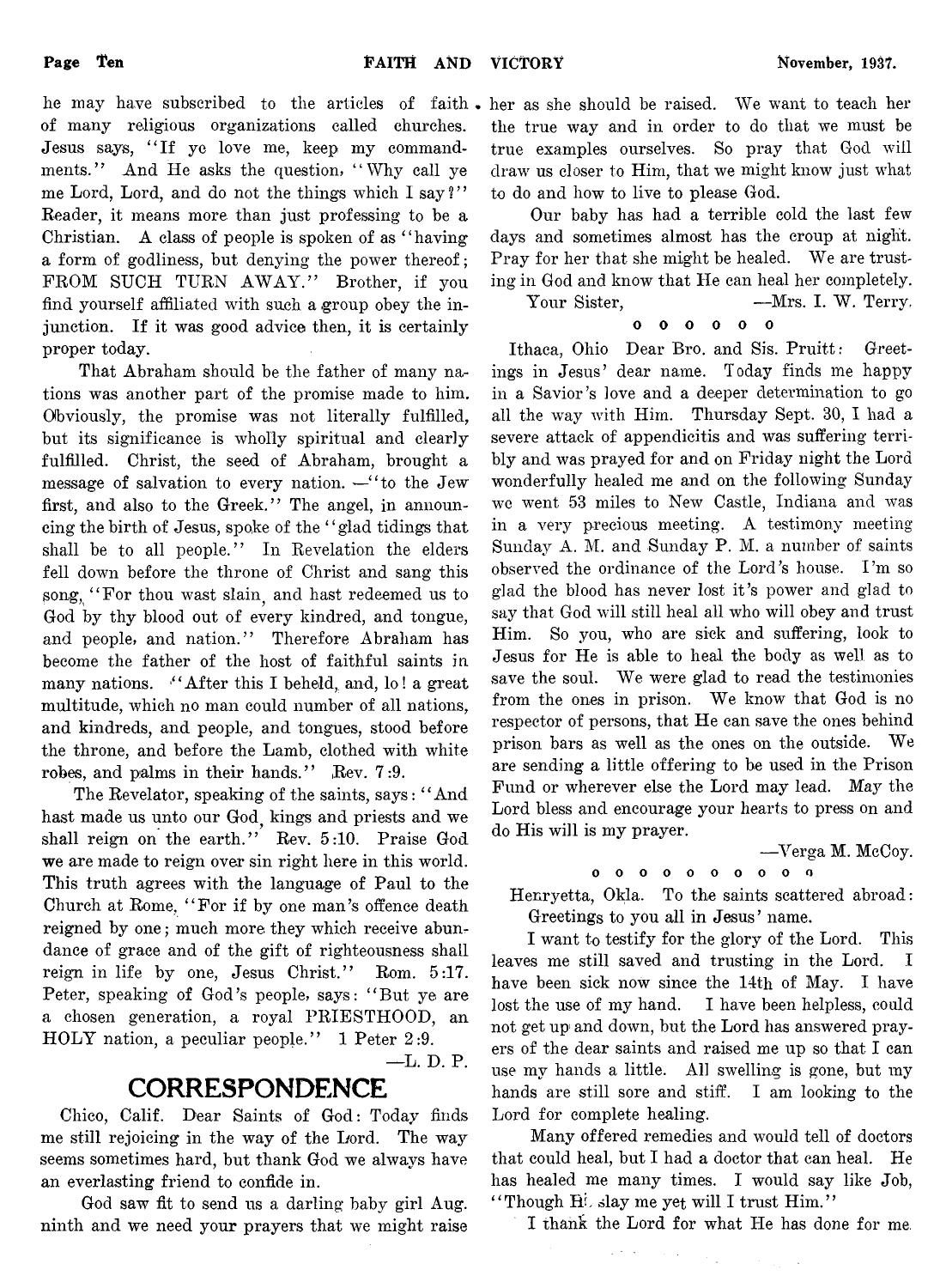**November, 1937.**

It is truly wonderful what the Lord has done and I give Him all the glory.

Pray that I may be able to be what the Lord wants me to be. I am determined to fight this battle through at any cost.

Your saved Sister, — Elizabeth Murdock. *(Any of God's ministers passing through are welcome to stop and have meeting at any time.)*

oooooo

Chicago, 111. Dear Brother and Sister Pruitt:

Bead your good letter and tracts and they are being given out. I heard of a man and wife who were breaking up their love, putting the children in an institution and were each going their way. It's a two hour ride from where I live and I wasn't very well acquainted with the people only met them in my daughter's home, but somehow I just couldn't get them off my mind. I prayed for them, wept for them and then I got some time off and went to see them. Most of the furniture had been sold or given away and they were waiting for the express mar to come and take the rest of the things, each ones things being packed separately. The Lord so wonderfully opened the way and I gave him the tract of "Little Broken Hearts." He read it and big tears came into his eyes and he left the room. I gave her several tracts and she fell on my shoulder and cried bitterly, then I could tell her that it was all on account of sin that this separation was taking place. While she cried and  $I$  was still holding her,  $I$  called on God to come and deliver these young folks. I iknow God heard me and I am waiting for the answer. Please pray for them.

Yes, there are many little broken hearts. That is a wonderful tract. Please send me a few.

I am so satisfied with the way God is working. He is doing all He can with the material that He has to work with.

Some souls are being saved and isn't one soul worth more than a city? Yes, more than the whole world.

In love, — Sister Melican.

oooooo

Nauty Glo, Pa., — Dear Bro. and Sis. in Christ:

I am enclosing 25c for the *Faith and Victory,* to be sent to a friend of mine. I gave her some copies and she is very much interested in God's work and the salvation of precious souls. I read the tract you sent, thank you very much.

Some time ago I sent a request for prayer for my unsaved husband and now he s saved and happy in the Lord. Praise the Dear Lord. Please pray that the Lord may help my husband get rid of tobacco, he is trying hard but needs help from God. I am saved and rejoicing in the Lord, but need much prayer for I have great responsibilities resting upon me and need help from God.

Your sister in the Lord. —Mrs. Ellis Shrock.  $0 \rightarrow 0 \rightarrow 0 \rightarrow 0 \rightarrow 0$ 

Coyle, Okla. Dear Brother and Sister Pruitt:

Today finds me saved and on the altar for the Lord. I intend by the grace of God to go all the way with Him.

I am greatly impressed to make heaven my home in spite of the heavy burdens, trials and temptations that I have. I intend to go all the way with Jesus. I have some burdens that seems almost imbearable, in fact they are imbearable without the Lord. He is the only one that has helped me this far. I am asking all of the saints to pray for me and with me that this load may be lifted from me and that I will be able to stand up for Christ, willing and ready to do His will at all times.

I know that the Lord can do anything if we have faith, ask Him and believe that He will. That is why I felt led to write my testimony asking all of the saints who read this to agree with me in prayer that my burdens and troubles will vanish and the devil will be rebuked and I will have a sweet walk with Jesus Christ.

May the Lord bless you all is my humble prayer, — Ophelia E. Campbell.

Monrovia, Calif. Dear Brother Pruitt: I received your welcome letter day before yesterday, oh, how glad 1 was to hear from you, I had been so very weak and painful in my limbs that I could hardly get about.  $\Lambda$  few days after I had written you I became well, and so full of joy I couldn't imagine what on earth had happened to me. I went to work doing double duty after I got your letter I realized that God had answered your prayer, healed me and blessed my soul, bless His dear name forever.

I was so glad that you sent me the tracts, I wish that you had sent more of them. The one "Not a New Movement," is wonderful that's my teaching exactly. Oh, I am so glad that others see the Word of God as I see it. Please send me some more new tracts if you have any. They are such a help to me.

— Ella Connor.

 $1.140$ 

 $0 - 0 - 0 - 0 - 0 - 0$ 

St. Louis, Mo. Dear saints: It has been many months since I have written and I want to ask you to please pardon my neglect as my health has been bad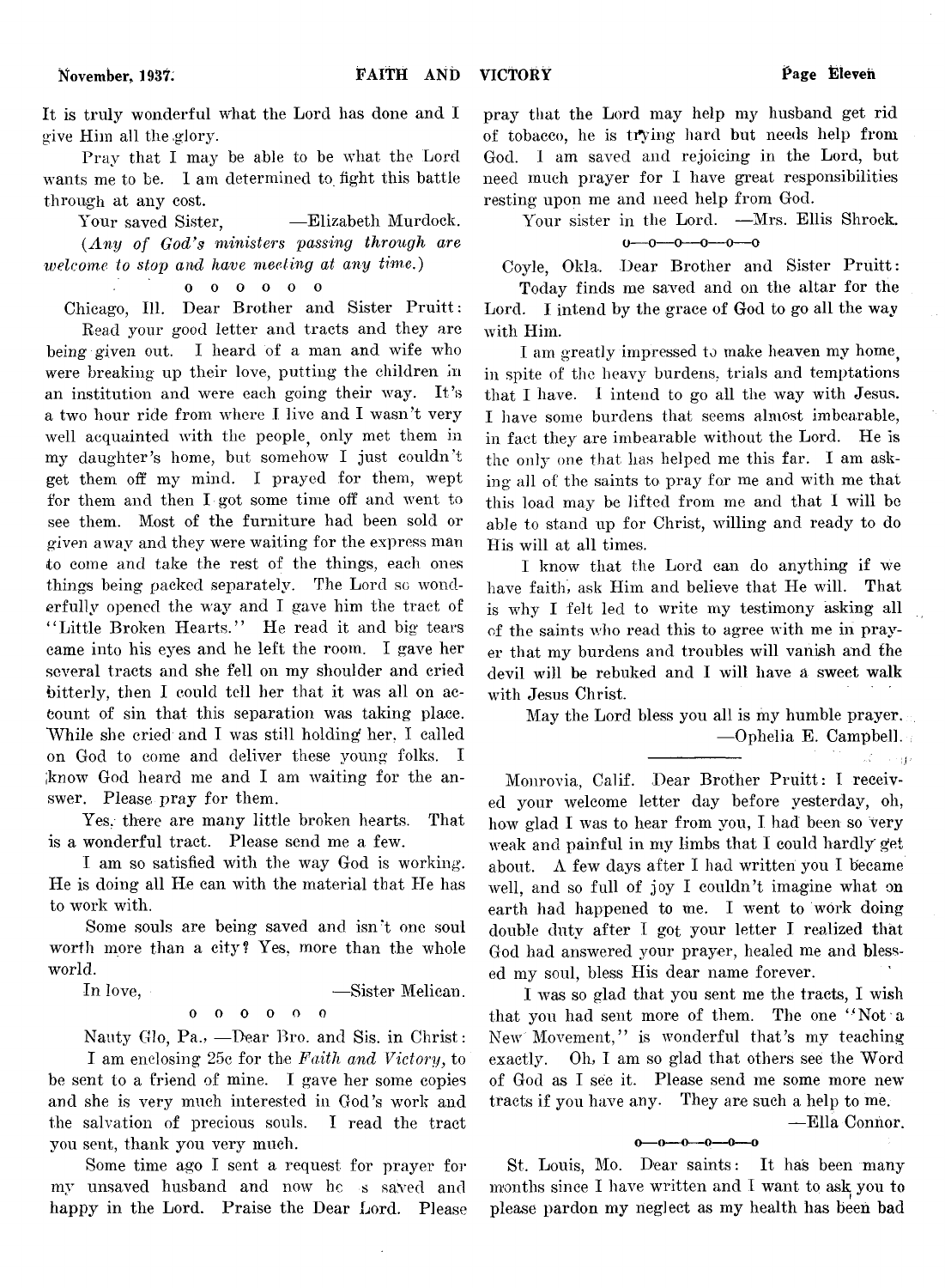and I ask all the saints to pray that I may be well again. I want to tell yon that your little paper is full of the old time gospel and that is just what all hungry souls crave. I like to read the letters from saints telling what God has done for them and I also can tell of His keeping power and help in every time of need. I can praise Him for many wonderful answers to prayer and I feel like traveling on to higher heights and deeper depths in Him.

Your Sister in Christ, - - Mrs. L. M. Ritter. oooooo  $\Omega$ 

Cowlington, Okla. Dear Saints: Greetings— I will write you a few lines. This leaves me saved in the Lord. I have been saved only about three months. I am trusting in the Lord Jesus Christ and my desire is to live for Him all the way through. I ask you saints to pray for me that I will shine for my Lord, my Maker. I love Him, Praise His name, I am the only one that trusts the Lord in my home and that makes it hard for me to live a Christian life. I am trusting that some day my home will be Christian. Sometimes I get broken hearted and go out to myself and get down on my knees and ask the Lord for help and He always helps me.

I wish you would send me some of your tracts that would help me grow stronger in faith. Where I live we only have services once a month and no help in my home but this little Faith and Victory paper, but I get lots of help from it. You saints that have faith in God, pray the Lord that I will live closer to my God.

Your Sister in Christ, —Mrs. Mary Mason.

**oooooooooo** Sura, Fiji. Dear Bro. Pruitt: It's sometime since I have written to you on account of my being away to New Zealand for over five months and holding some meetings. While I was there I also had a stroke partly losing the use of my legs, arms and such. However I am very grateful to God for a speedy recovery that enabled me to carry on the Lord's work. The people were very good to me, giving me every comfort and paying all my expences and a little to spare. Praise the Lord. The weather was very wet and cold— quite a change from here. T had very nice spiritual meetings with the brethren and urged all to aim at being one in Christ instead of being

divided up. The people of New Zealand like other places are pleasure mad. The South African Footballers were there playing a match and the people were there before 6 A. M. waiting to get a good seat. I am glad that the work here is growing, our

little hall is full. Dear brother and all christian

workers, may we more than ever realize our duty to warn the people to get right with God, and feed on the Word of God instead of running around after the bubbles of the world. The natives of New Zealand are hard to get into a real victory, but there is nothing too hard for the Lord. The Holy Spirit can change the heart and the blood cleanses, Praise the Lord. God bless you all.

I am yours in Christ. — C. W. Sperber.

$$
0\qquad 0\qquad 0\qquad 0
$$

Madisonville, Tenn. Dear saints and readers: I send greetings of Holy love in Jesus' dear name. Today finds me saved and still encouraged to press on and do all I can for God and lost souls. My whole desire is to please God regardless of the cost. Dear readers I feel led of the Lord to tell you of how the Lord healed my body. When the Lord called me out of confusion I needed healing for the body as well as for the soul, my health was all run down, I was so run down that I was spitting up blood and was so sore across my shoulders I would sometimes be so that I could hardly use one of my arms. I wasn't examined by a doctor for I knew that I had T. B. of the lung. I sought the Lord and obeyed the Lord and was anointed and prayed for by Bro. Cleo Murry and some other saints and the Lord wonderfully healed my body. Many times the Lord has healed my body and the children's since. He is my all in all, praise Ilis name forever. Dear readers who do not trust God for your healing listen to God's Word, " If ye abide in Me and My Word abide in you, ye shall ask what ye will and it shall be done unto you." *John* 17:7. W ill you trust God or flee *to* man *f* Curseth be the man that trusteth in man and maketh flesh his arm. " Jer. 17 :5. " And Asa in the thirty-ninth year of his reign, was diseased in his feet until his dissease was exceedingly great yet in his disease he sought not the Lord, but to the physicians and Asa slept with his fathers." 2 Chron. 16:12-13.

It pays to trust in God in all things for He has power over us.

Have faith in Him for without faith it is impossible to please Him.

Your Sister in the faith - Mrs Rosa Cook.  $0-0-0-0-0$ 

Athens, Tenn. Dear Saints and Readers of Faith and Victory: Greetings in Jesus dear name.

I have felt for some time that it might be to the glory of God and an encouragement to the saints for me to send in my testimony to the little paper, Faith and Victory.

I thank God for His goodness to me, for saving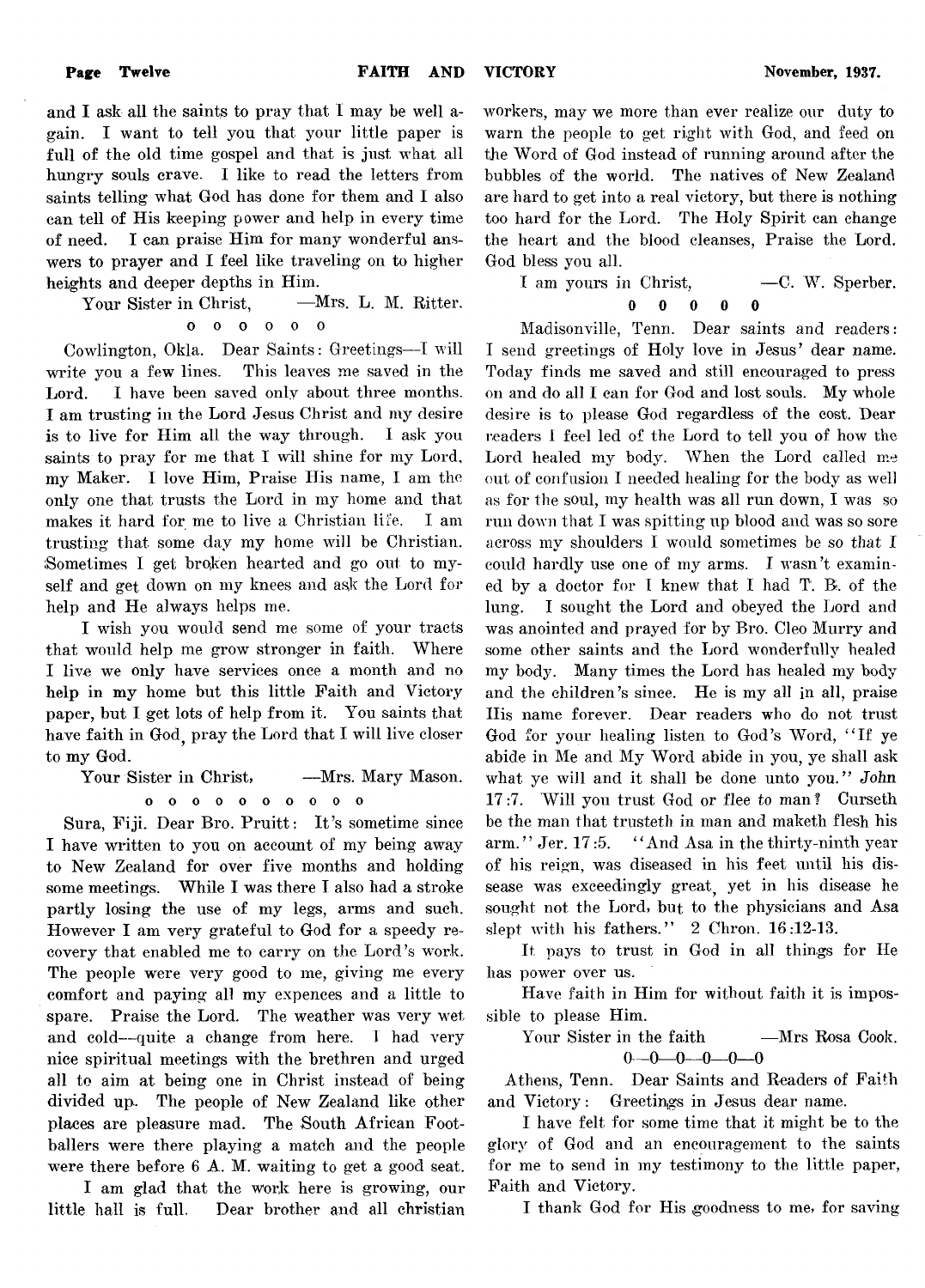my soul that was lost and for His mighty keeping power that keeps me each day in the heavenly way. So onward and upward I climb. In the straight and narrow way I'm determined to stay till I leave this old dark world behind.

I'm so glad to know that the things of this old world have lost all their charms for me, the service of the Lord is surely my sweetest delight. I do love the service of the Lord and I find that the way grows brighter each day as I press on in the narrow way. The Lord has been my healer and keeper for several years. I'm so glad to know that my trust is not in the puny arm of flesh, but in the true and living God. For some time I have been afflicted with too much acid in my blood, great whelps would come out over my body. This surely has been a real test of faith. It seemed so hard to get the victory, but  $\Gamma'$ m so glad that I can report victory in spite of the devil and have been much better in body since dear Bro. Pruitt and Bro. and Sis. Key were here and anointed me and prayed for my healing and the Lord gave me the witness that I was healed. So I'm still standing on the promises of God and claim the victory in Jesus name. I'm so glad that the Lord permitted dear Bro. Pruitt of Guthrie and dear Bro. and Sis. Key of Hammond, La. to stop over for a few days with us, on their way to Ohio and Ind. camp-meetings. We had two real precious services which were real food to my soul. This was my first opportunity to meet Bro. Pruitt and I found him to be a real humble man of God.

*May God* bless you one and all and keep you encouraged to press on in the narrow way. Please pray for me that God will completely heal my body and give me grace for every trial as I have many trials and struggles for I know that God has promised grace sufficient to carry me through with victory in my soul.

Your saved sister,  $-\text{Audrey Butter}$ . ooooo  $\Omega$ 

Jackson, Mich. Dear Brother Pruitt:— I am enclosing twenty five cents in stamps to pay my subscription to the Faith and Victory paper. My father Wm. L. Vanzandt of Marshall, Mich, gave me some copies and they read so much like the dear old Gospel Trumpet used to 15 or 20 years ago. It does my soul good to read it. The dear Trumpet paper is so polluted it makes me sad to look through it much less to read it. Nearly 30 years ago we read the first Trumpet and endorsed the reformation truth, taught through its pages, but now with sadness in my heart I am turning it down, and renouncing the

whole Anderson works as perverted, and though I have been preaching the truth for twenty-nine years, I can no longer rejoice in their fellowship and doctrine because I cannot or will not profane God's Word.

I believe that you people are on the right road, I believe you constitute the reformation movement indeed and in truth and I am turning in with you. Please tell me if there are any groups of saints or any saints around Jackson, Mich. I am in the Kingdom for service where ever needed, I am ordained and have had pastoral experience, but feel more definitely the Evangelistic call.

I am an old radical anti-sectarian line, preacher of the old-time gospel without compromise or fanaticism, not a Rev., or a D. D., or a L. L. D., just a plain Holiness preacher, full of a burning message of God's eternal truth, that will clean men up and prepare them for service and heaven.

Please pray that God will direct me, and open doors of utterance to me, I am consecrated to go where He calls and do what He bids. Please send me samples of your tracts.

Your saved brother, - - W. W. Vanzandt.

ooooo  $\theta$ 

Atmore, Ala. At State Prison.— Dear sir. Recently your information circular reached me at the State Prison Farm, listing tracts for Prisoners. We need Christian literature at this Prison farm where there are 1400 men. The privilege to send tracts is extended to you. They will serve a definite purpose here. We strive to keep the tracts circulating so that as many as desire may read. Please remember that we can use as many as your finance at present will permit.

Very Truly Yours, — R. 0. Edwards.

State Prison Farm.

## oooooo

Ivanhoe, Texas. Dear Sister in Christ: Greeting, in the name of Christ our Lord and King. Inclosed you will find \$2.00. One for the Prison Fund, one for other needs. Oh, how I did enjoy those letters written by those men in prison, maybe there will be others that God can get to talk to. As I think of those dear ones behind prison bars I think of dear old Paul. I do like so much to read his writings in the Bible.

I sure do love to read Jesus' writings in the Bible especially the account of the woman at the well.

Yours in Christian love, Ima Lawrence.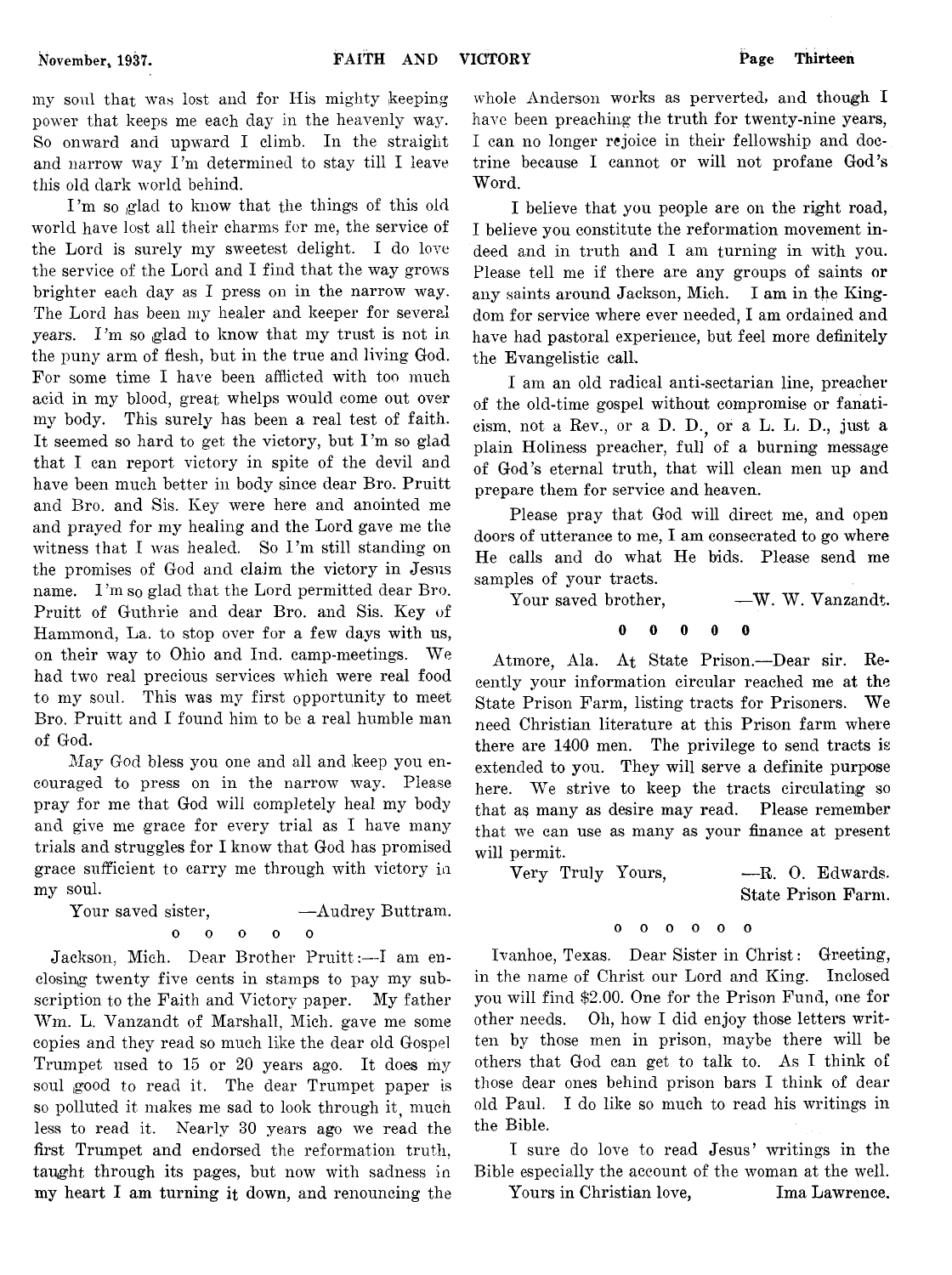

**Order Lesson Picture Rolls and Cards for Primary Class from Bro. 0. C. Porter, 402 S. Second St., Guthrie, Oklahoma. The Sunday School Lessons for the other classes are in the Faith and Victory paper.**

#### **Sunday, November 7, 1937.**

## **CHRISTIAN CHARACTER AND PEACE Daily Readings And Meditation**

#### **Nov. 1-6.**

**M. New life in Christ. Col. 3:1-11.**

**T. The peace of Christ. Col. 3:12-17.**

W. Christian ethics in the home. Eph. 4:25-32.

**F. The gift of peace. John 14:25-31.**

**S: Peace among brethren. Matt. 5:21-26.**

### **Printed Portion.......................... ............Colossians 3:1-17.**

Col. 3:1. If ye then be risen with Christ, seek those **things which are above, where Christ siitteth on the right hand of God.**

**2. Set your affection on things above), not on things on the earth.**

**3. For ye are dead, and your life is hid with Christ in God.**

**4. When Christ, who is our life, shall appear, then shall ye also appear with him in glory.**

**5. Mortify therefore your members which are upon** the earth; fornication, uncleanness, inordinate affection, **evil concupiscence), and covetousness, which is idolatry:**

**6. For which things' sake the wrath of God cometh on the children of disobedience:**

**7. In the which ye also walked sometime, when ye** lived in them.

**8. But now ye also put off all these; anger, wrath, malice, blasphemy, filthy communication out of your mouth.**

**9. Lie not one to another, seeling that ye have put off the old man with hiis dedds;**

**10. And have put on the new man, which is renewed in knowledge after the image of him that created him:**

**11. Where there is; neither Greek nor Jew, circumcision nor uncircumcisiion, Barbarian, Scythian, bond nor free:** but Chitist is all, and in all.

**12. Put on therefore!, as the elect of God, holy and beloved, bowels of mercies, kindness, humbleness of mind, meekness, longsuffering;**

**13. Forbearing one another, and forgiving one another, if any man have a quarrel against any: even as Christ forgave you, so also do ye.**

**14. And above all these things put on charity, which**

**is the,bond of perfectness.**

**15. And let the peace of God rule in your hearts, to the which also ye are called in one body; and be ye thankful.**

**16. Let the word of Christ dwell in you richly in all wisdom; teaching and admonishing one another in psalms and hymns and spiritual songs, singing with grace in your hejarts to the Lord.**

**17. And whatsoever ye do in word or deed, do all in the name of the Lord Jesus, giving thanks to God and the Father by him.**

**Golden Text— And let the peace of God rule in your hearts, to the which also ye are called in one body.....Col. 3:15. \***

**Practical Truth: A new life in Christ means a transformation of character and pleasing to God.**

## **COMMENTS AND APPLICATION**

**The Epistle to the Colossians was dictated by Paul while he was in Prison at Rome. History verifies that the letter was written about 63 A. D., only a few years had passed since the Lord had dwelt among the people, healing and comforting the sick and weary and redeeming unto Himself a people at the cost of His life's blood. The light of the glorious gospel' had shone from coast to coast revealing the) Church in all its: purity and beauty. No sooner had the Church became prominent, large numbers making it popular, until persecution ceased to be so strong, heresies came in and apostasy was the result. So it is today, any time a church ceases to have persecution it is headed for apostasy. Heresies, traditions, forms and fashions come to dictate instead of giving heed to the Spirit. Some says the Bible means one thing and some another; thus the people become blinded to the truth. While this letter to the Colossian saints was directed against the form and heresies, still our lesson today contains practical** *truth* **enough that any desirous person may know whether they are missing the way or not.**

**The exhortation that Paul gives is to seek those thing's that are above. The first necessary thing is to be risen with Christ. This relation implies a living union of the soul with Christ. The soul dead in trespasses and sins quickened by believing contact with Christ, rises into a higher and more glorious life.**

**Sunday, November 14, 1937.**

## **THE CHRISTIAN MINISTER**

#### **Daily Readings And Meditation**

**Nov. 8— Nov. 13.**

**M. A Good minister of Christ. 1 Tim. 4:6-16.**

**F. A Good soldier of Christ. 2 Tim. 2: 1-13.**

- **W. A Faithful witness. Acts 20: 18-30.**
- **T. A Good pastor. 1 Peter 5: 1-7.**
- **F. God's Steward. Titus 1:5-9.**

**S. A Faithful minister. Acts 20:31-35.**

## **Printed Portion: .... ...1 Timothy 4:6-16; 2 Timothy 2:1-4.**

**1 Timothy 4:6 If thou put the brethren in remembrance of these things, thou shalt be) a good minister of Jesus Christ, nourished up in the words of faith and**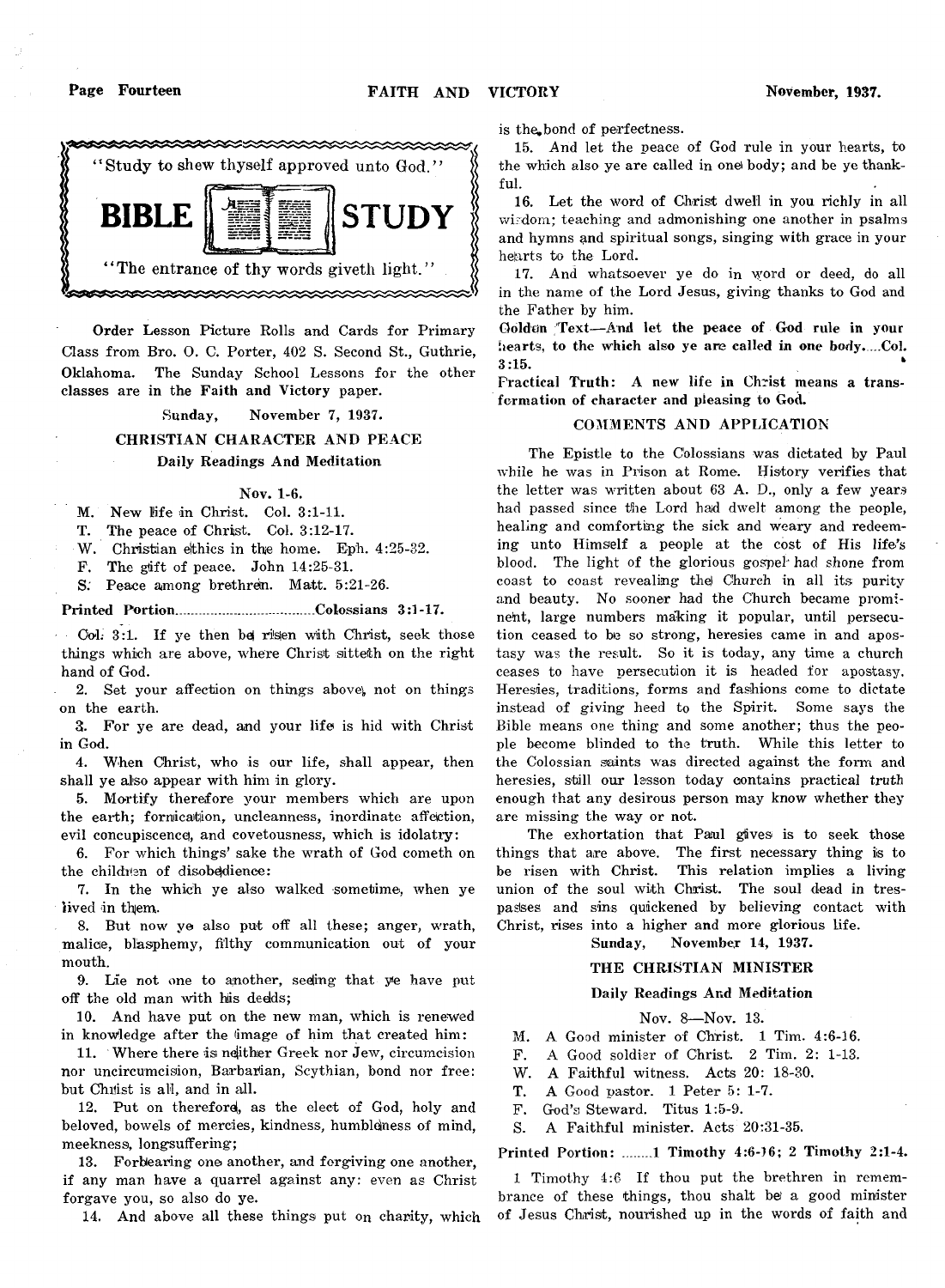**of good doctrine, whereunto thou hast attained.**

**7 But refuse profane and old wives' fables, and exercise thyself rather unto godliness.**

**8 For bodily exercise profiteth little: but godliness is profitable unto all things, having promise of the life that now is, and of that which is to come.**

**9 This is a faithful saying and worthy of all acceptation.**

**10 For therefore we both labour and suffer reproach, because we trust in the living God, who is the Saviour of all men, specially of those that believe.**

11 These things command and teach.

**12 Let no man despise thy youth; but be thou an example of the believers, in word, in conversation, m charity, in spirit, in faith, in purity.**

**18 Till I come, give attendance to reading, to exhortation, to doctrine.**

**14 Neglect not the gift that is in thee, which was given thee by prophecy, with the laying on of the hands of the presbytery.**

**15 Meditate upon these things; give thyself wholly to them; that thy profiting may appear to all.**

**16 Take heed unto thyself, and unto the doctrine; continue in them: for in doing this thou shalt both save thysejlf, and them that hear thee.**

**2 Tim. 2:1 Thou therefore, my son, be strong in the grace that is in Christ Jesus.**

**2 And the things that thou hast heard of me among many witnesses, the same commit thou to faithful men, who shall be able to teach others also.**

**3 Thou therefore endure hardness, as a good soldier of Jesus Christ.**

**4 No man that warreth entangleth himself with the affairs of this life that he may please him who hath chosen him to be a soldier.**

Golden Text: Neglect not the gift that is in thee. 1 *Timothy* **4:14.**

**Practical Truth: A minister needs to prepare adequately and labor faithfully in order to succeed in his important and exacting work.**

#### **COMMENTS AND APPLICATION**

**The work of the minister is extremely important in extending the gospel and developing those that are saved.**

**The minister must be prepared and qualified for the great task put upon him. Some think that so many years in college^ is necessary for success, but we are persuaded that unless the Holy Spirit is directing the message that it will be in vain. Verse 6. Nourished up in the words of faith— not by emotional stories.**

## **Timothy's Early Training**

**8. Godliness is profitable.— To ourselves and others. 12. Be thou an example. Should be an example to the unbelievers in words, conversation, charity, faith spirit and purity.**

**14. Many have lost their gifts through neglect. Timidity, man, fear, etc.**

**15. Meditate upon these things. By meditation we receive strength and power. Man cannot do a more noble thing than to give himself wholly to the cause of Christ.**

**16. Take heed unto thyself— and unto the doctrine. Men are falling away from their steadfastness, False doctrines on every hand. Some holding the word in unrighteousness, others compromising, but we thank the Lord that some are continuing in the Word.**

**Can you think of some ways the minister of God must sacrifice? Name some of his rewards. What are some of the ways that we might hinder the work did by the minister ? How may we help him in servicei? What does the. Bible teach that our duty is in regard to sending the minister? Let us sow beside all waters.**

**Sunday, November 21, 1937.**

### **CHRISTIAN WORKERS**

## **Daily Readings And Meditation November 15-20.**

**M. The Christian a builder. 1 Cor. 3:10-15.**

- **T. Sowing and reaping. Gal. 6:6-10.**
- **W. True riches. 1 Tim. 6:11-21.**
- **T. The workers reward. John 4:32-38.**

**F. The works of God. John 6:26-35.**

**S. The greater work. John 14:11-14.**

**Printed Portion ......................... 1 Cor. 3:10-15; Gal. 6:6-10.**

**1 Cor. 3:10. According to the gracei of God which, is given unto me, as a wise masterbuilder, I have laid the foundation, and another buildejth thereon. But let every man take heed how he buildeth thereon,**

**11. For other foundation can no man lay than that is laid, which is Jesus Christ.**

**12. Now if any man build upon this foundation gold, silver, precious stones, wood, hay, stubble;**

**13. Every man's work shall be made manifest: for the day shall declare it, because it shall be revealed by fire; and the fire shall try every man's work of what sort it is.**

**14. If any man's work abide which he hath built thereupon, he shall receive a reward.**

**15 If any man's work shall be burned he shall suffer loss, but he himself shall be saved; yet so as by fire.**

**Gal. 6:6. Let him that is taught in the word communicate unto him that teacheth in all good things.**

**7. Be not deceived; God is not mocked: for whatsoever a man soweth, that shall he also reap.**

**8. For he that soweth to his flesh shall of the flesh reap corruption; but he that soweth to the Spirit shall of the Spirit reap life everlasting.**

**9. And let us not be weary in well doing: for in due season we shall reap, if we faint not.**

**10. As we have therefore opportunity, let us do good unto all men, especially unto them who are of the household of faith.**

Golden Text-Let us not be weary in well doing: for in **due season we shall reap, if we faint not. Gal. 6:9.**

**Practical Truth: Christian workers have a great opportunity and a great responsibility.**

## **COMMENTS AND APPLICATION**

**It is evident from Paul's letters to the church at**